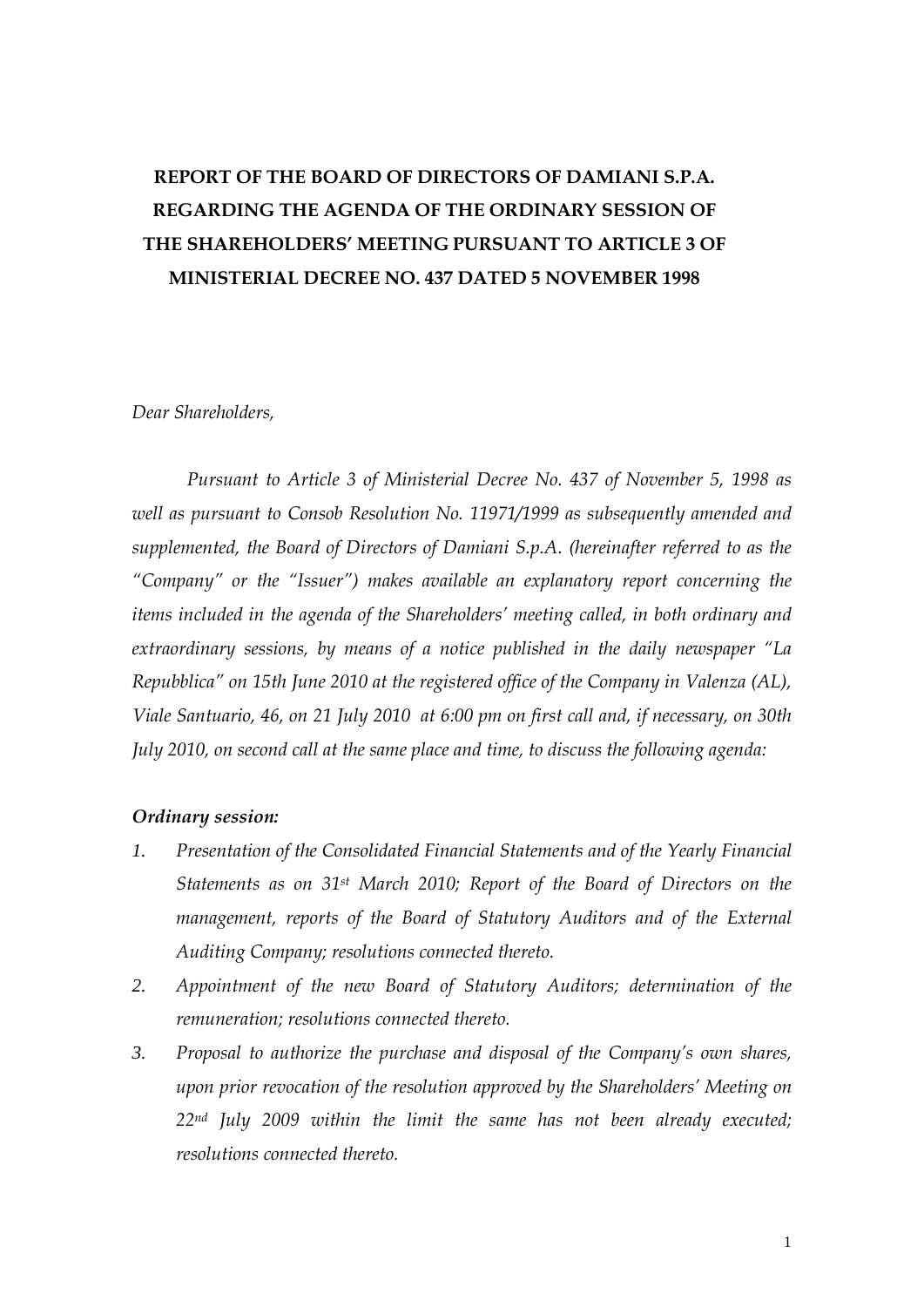*4. Proposal to adopt a plan based on financial instruments pursuant to Article 114 bis of Legislative Decree no. 58/98; resolutions connected thereto.* 

#### *Extraordinary session:*

*1. Amendment to Articles 10, 11, 16 and 24 of the Company's By-laws and introduction of the new Article 34 further to the implementation in Italy of Directive 2007/36/CE; resolutions connected thereto.* 

$$
\S \qquad \S \qquad \S
$$

*1. Presentation of the Consolidated Financial Statements and of the Yearly Financial Statements as on 31st March 2010; Report of the Board of Directors on the management, reports of the Board of Statutory Auditors and of the External Auditing Company; resolutions connected thereto.* 

*Dear Shareholders,* 

*The explanation of the first point on the agenda is detailed in the Directors' Report on management which has been provided to the public and to shareholders as of 14th June 2010 together with the yearly financial statement and the consolidated financial statement and the "Annual Report on Corporate Governance and the Shareholders' structure of Damiani S.p.A. – for the financial year starting on 1st April 2009 to 31st March 2010"; furthermore please note that the Statutory Auditors' Report and the External Auditing Company Report are at public disposal and at the Shareholders disposal according to the provisions of law.* 

*All the above is also in compliance with the provisions of the laws applicable to companies listed on the Borsa Italiana S.p.A. stock exchange.* 

*§ § §* 

*Shareholders are therefore invited to approve the following resolution: "Dear Shareholders,*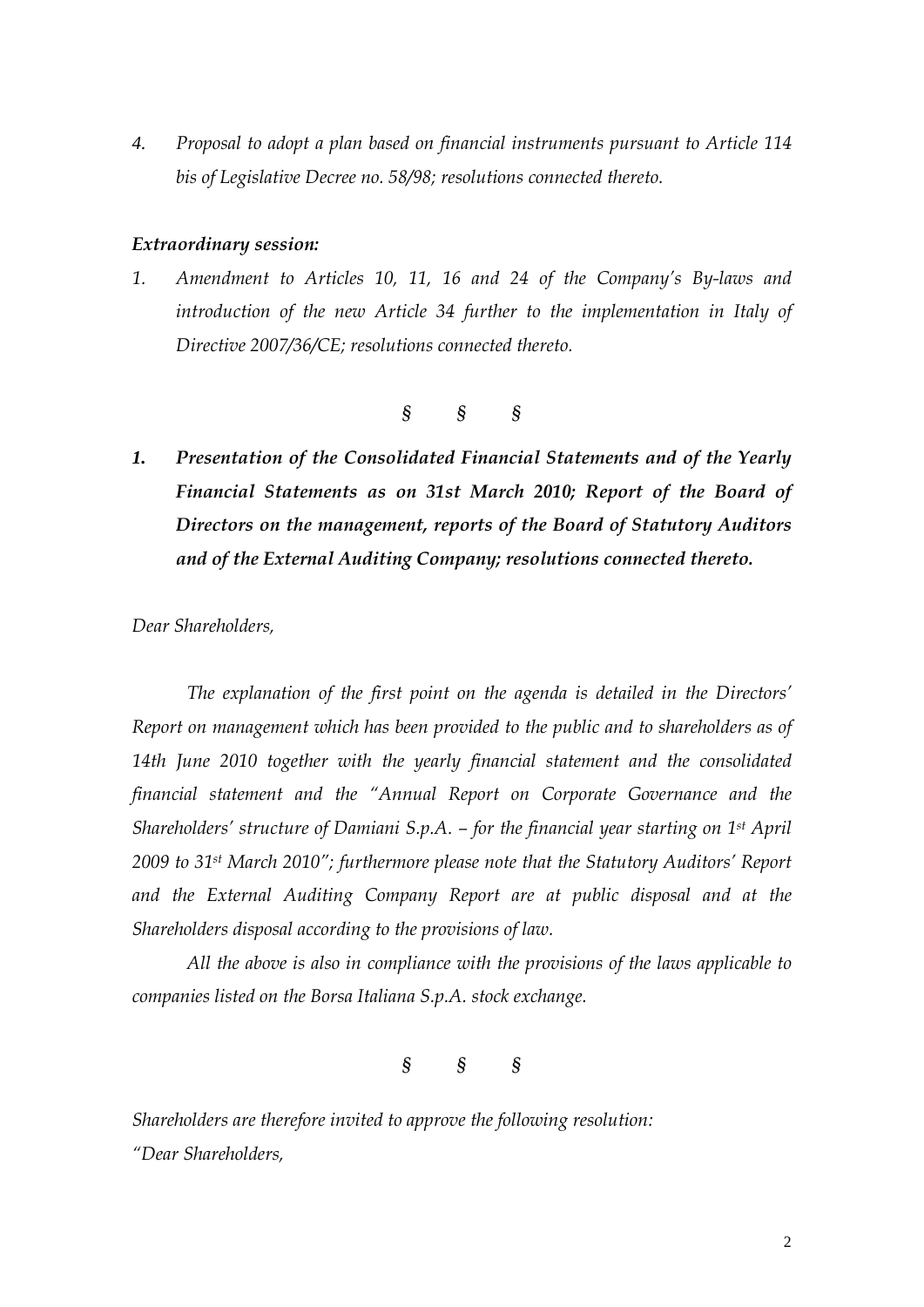*following our report and believing you agree with the structure and criteria utilized for drafting the financial statement as of 31st March 2010, you are called to resolve upon: 1. approving the yearly financial statement of Damiani S.p.A. as of 31st March 2010;* 

*2. set off this year financial loss of Euro 11.207.091 against the existing reserves".* 



## *2. Appointment of the new Board of Statutory Auditors; determination of the remuneration; resolutions connected thereto.*

*Dear Shareholders,* 

*Please be informed that the mandate of the current Board of Statutory Auditors will expire with the Shareholders Meeting called to approve the financial statement as of 31st March 2010; the Board of Directors has therefore called the Shareholders Meeting to resolve upon the proposed appointment of new members of the Board of Statutory Auditors that pursuant to Article 24 of the current Bylaws shall be constituted of three (3) effective members and two (2) substituting members.* 

 *In this respect we remind you that the appointment of the effective and substituting members will occur by means of voting as per lists of candidates pursuant to Article 24 of the Bylaws.* 

 *Therefore a number of Shareholders representing at least 2.5% of the ordinary share capital can present a list of candidates in numerical order filing it at the registered office of the Company within the limitation period of 15 days before the day of the Shareholders Meeting in the first call. The declarations required by the laws and regulations in place at the time and by Article 24 of the Bylaws shall be filed together with the lists, including details of the identity of Shareholders presenting the list, their percentage ownership and the related certifications, the declaration of the Shareholders presenting the minority list stating the absence of any connection with the majority list as per the relevant laws and regulations, and the curricula vitae shall also be filed with a full account of personal and professional qualifications of each candidate together with*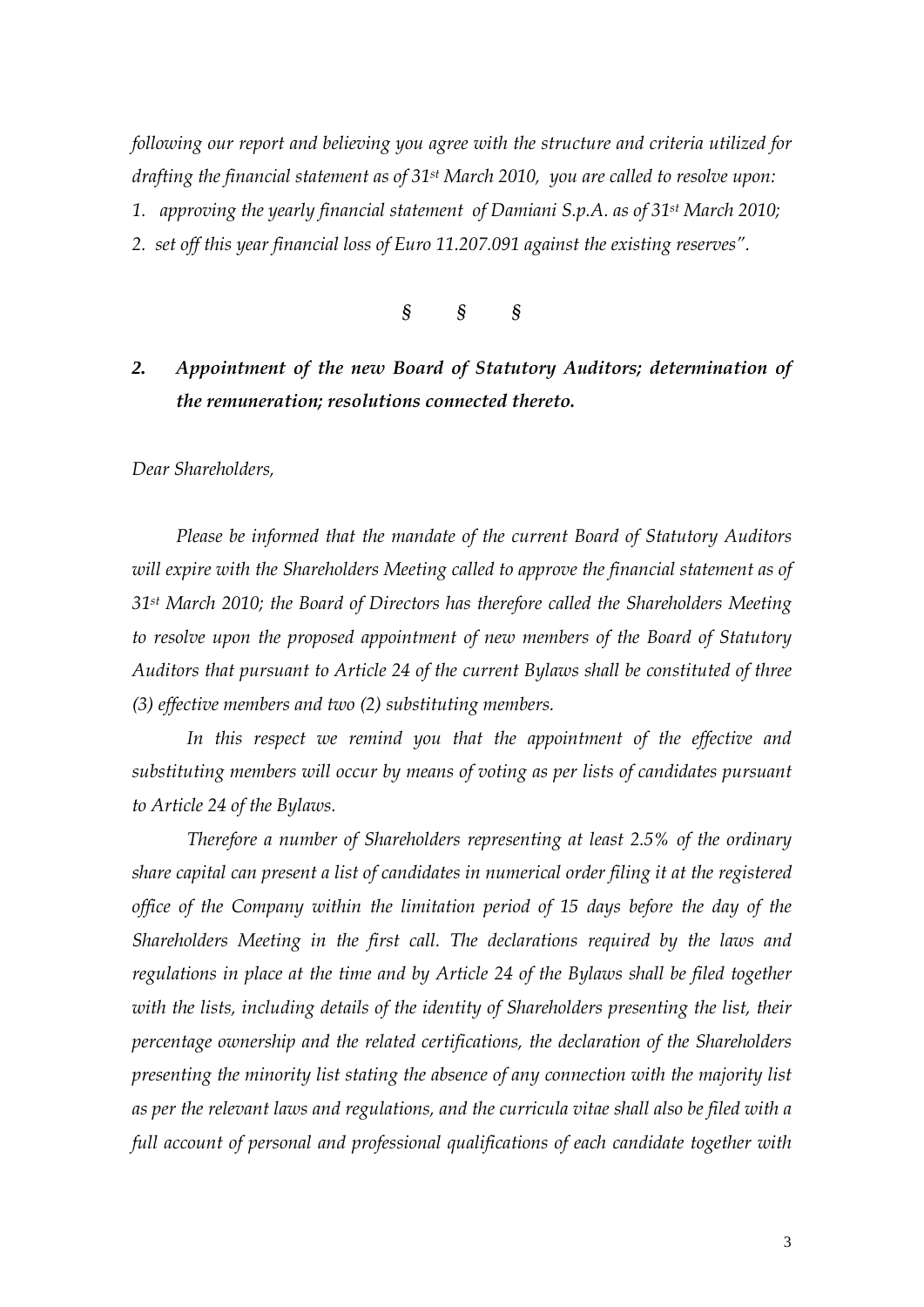the declarations in which single candidates accept the candidatures and represent at *their own responsibility and at the risk of being excluded from the list, the absence of causes of ineligibility or incompatibility and the possession of the requirements provided by the laws and the regulations in force at the time and provided by the Bylaws for the acceptance of the post of director.* 

 *Minority list (if any) shall be accompanied by a declaration stating the absence of any connection with the majority list as per the relevant laws and regulations enforced at the time.* 

 *Any list for which the above declarations are not all in order shall be regarded as not having been presented.* 

 *Considering that pursuant to Article 2400 last paragraph of the Civil Code, at the time of appointment and before accepting the post, the Shareholders Meeting should be informed of other positions as director and statutory auditor held in other companies by candidates to the present position of statutory auditor, candidates are invited to provide such information in the curricula filed with the Company taking care of updating them until the day of the Shareholders Meeting which is called to decide on the appointment.* 

 *If within the term indicated above no list is presented which is non connected to the majority list, pursuant to Article 144 sexies, paragraph 5 of the Issuers Regulation and pursuant to Article 24 of the Bylaws, it is possible to present lists up to the fifth day following such indicated term; in such a case the threshold share capital required for the presentation of the list will be reduced to 1.25%.* 

 *For the election of the Board of Statutory Auditors the following is proposed: - two effective members and one substituting member shall be drawn from the list gaining the highest number of votes, in the order in which they appear on that list; - the remaining director shall be drawn from the list which gains the highest number of votes out of all the lists not connected in any way, even indirectly, with the members which presented or voted for the list referred to in above, in the order in which they appear on that list.* 

 *The above mentioned procedure shall not apply if only one admissible list is presented or voted; thus in such cases Shareholders vote by majority voting.*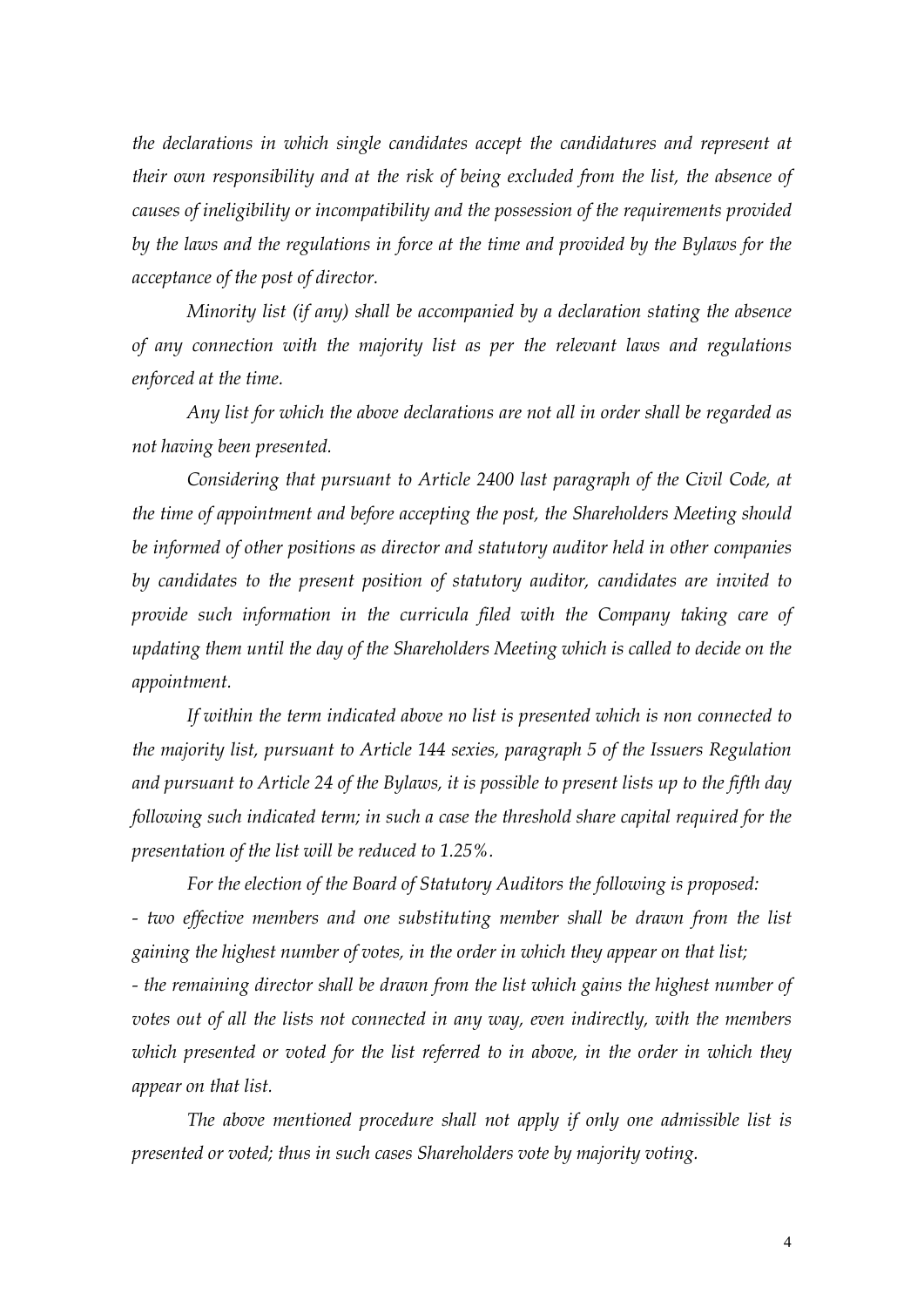Pursuant to applicable laws and regulations and pursuant to the Bylaws, the *Shareholders' Meeting appointing the Statutory Auditors and the President of the Statutory Auditors resolve upon their remuneration as well.* 

 *Please note that the mandate of the effective and substituting Statutory Auditors appointed by the Shareholders' Meeting should remain in force for three financial years – and therefore it will expire with the Shareholders' Meeting called to approve the financial statement for the third year – and it is renewable.* 

### *§ § §*

*3. Proposal to authorize the purchase and disposal of the Company's own shares, upon prior revocation of the resolution approved by the Shareholders' Meeting on 22nd July 2009 within the limit the same has not been already executed; resolutions connected thereto.* 

*Dear Shareholders,* 

*as usual, we ask you to renew the authorization to the Board of Directors to the purchase and disposal of the Company's own shares, pursuant to the applicable laws and regulations.* 

 *Therefore, please find below the reasons and methodologies for the purchase and disposal of the Company's own shares pursuant to which the Board of Directors intends to ask you to give the relative authorization.* 

 *Please be aware of the fact that with the resolution adopted on 22nd July 2009, the Shareholders' Meeting has authorized the purchase of its ordinary own shares in an amount not exceeding one tenth (1/10) of the share capital for a period up to 18 (eighteen) months from the date when the Shareholders' Meeting passes the relative resolution. On 22nd January 2012 the authorization will expire.* 

*Therefore we deem it appropriate to use the scheduled Shareholders' Meeting instead of calling an hoc meeting closer to the deadline mentioned above, in order to submit to your approval the renewal of the authorization to the purchase and disposal of*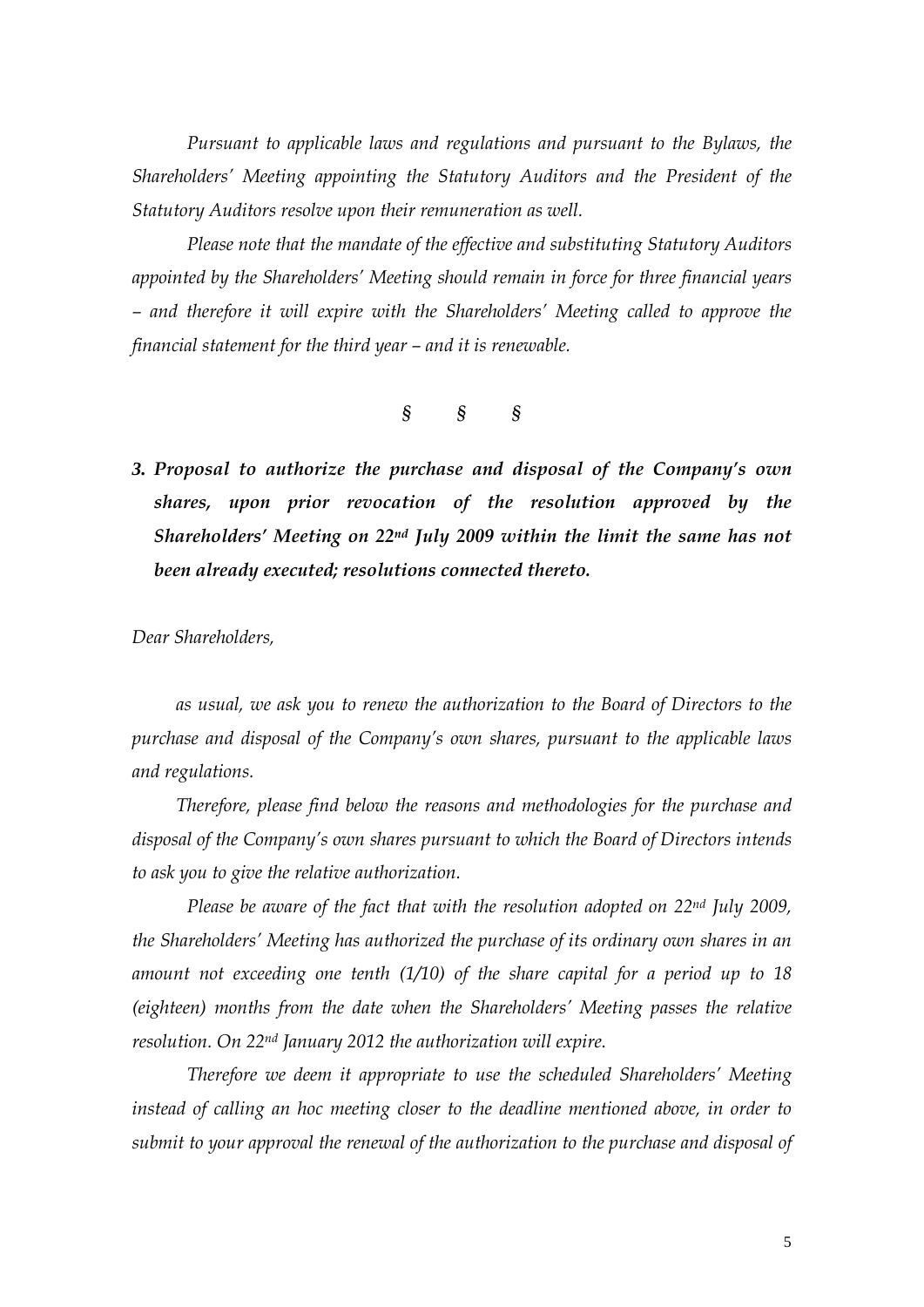*the Company's own shares, subject to cancellation of the resolution adopted on 22nd July 2009, within the limit the same has not been already executed* 

*Please note that, at the date of approval of this Report by the Board of Directors, the Company holds directly no. 5.619.609 own shares equal to the 6.8% of the share capital of the Issuer. On the other side, the Company does not hold any shares of the Issuer through any of its subsidiary companies, fiduciaries or representative.* 

## *3.1 Reasons for requesting the authorization for the purchase and disposal of the Company's own shares.*

*Pursuant to the combination of measures laid down in Article 2357 and Article 2357 ter, of the Italian Civil Code and in Article 132 of Legislative Decree 58/1998, (i.e. the "Consolidated Finance Act" TUF), the Shareholders' Meeting is hereby requested to authorize the purchase and disposal of the Company's own shares, complying to the parity of treatment of Shareholders and relevant laws and regulations in force at the time, for the following reasons:* 

- *possibility to utilize the Company's own shares within the context of operations linked to industrially based projects, relative to which there arise business opportunities concerning the exchange or transfer of packets of shares;*
- *possibility to make investments in the shares of the Company, whenever the progress and/or trend of the shares' Stock Exchange price quotations, or the amount of available cash within the Company, render such actions financially advantageous, also in the interest of Shareholders, and to carry out, while observing all the relative rules and regulations, a liquidity supportive activity on the stock markets, complying to the parity of treatment of Shareholders;*
- *possibility to put in place incentive plans for consideration or for free based on the shares of the Company and on financial instruments linked to the same shares for the benefit of Directors, employees and consultants of the Damiani Group, and to put in place gratuitous stock options plans in favour of the Shareholders, observing all the relative laws and regulation that are currently in force regarding such matters.*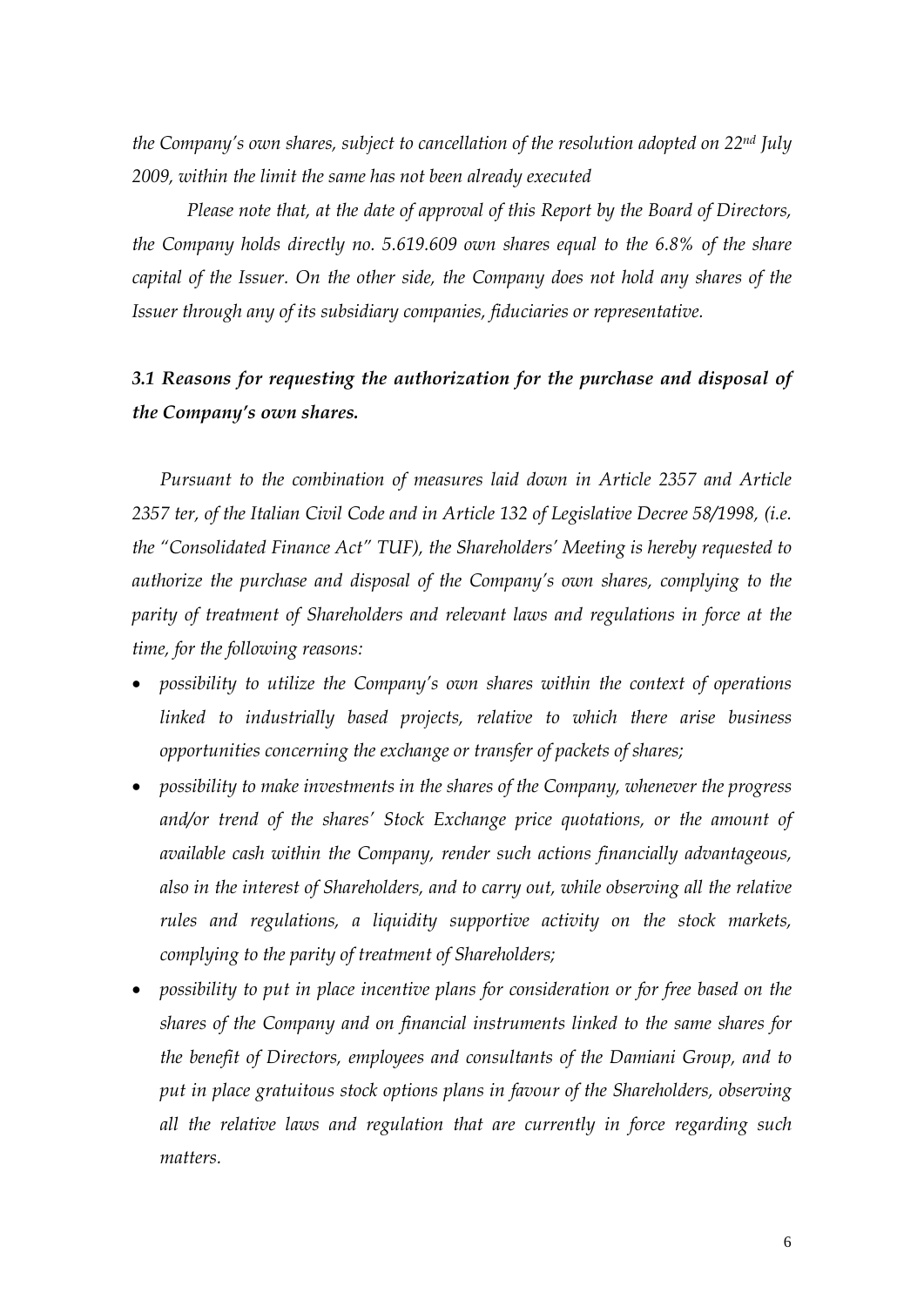*3.2 Maximum number, type and nominal value of the shares to which the proposal authorization refers.* 

*The authorization that the Board of Directors is asking from the Shareholders' Meeting is relative to legal acts of purchase of the ordinary shares of the Company to be carried out, also on differing occasions, until there is reached the maximum purchase of a number of 8,260,000 (eight million two hundred and sixty thousand) ordinary shares, with a nominal value of Euros 0.44 (zero point forty four cents) each but, in any case, for an overall value that does not exceed one tenth (1/10) of the share capital of the Company, while also taking into account for this purpose any shares that may be held by subsidiary companies, and within the limits of the distributable profits and the available reserves, based on the relative balances contained in the last set of regularly approved Financial Statements.* 

*The authorization also includes the faculty, afterwards, to handle the shares that are in portfolio, also before having completed the purchases and to buy back the shares, in such amounts and with such modalities as laid down in this authorization.* 

*3.3 Further information that is useful for evaluating the observance of the measure that is laid down in article 2357, paragraph 3, of the Italian Civil Code.* 

*For the purposes of evaluating the observance of the limits that are contained in Article 2357, paragraph 3, of the Italian Civil Code, as recently amended by Law no. 33 of 9th April 2009, it is hereby declared that, as of today, the share capital of the Company amounts to Euros 36,344,000.00 (thirty six million three hundred and forty four thousand zero cents), divided into 82,600,000 (eighty two million six hundred thousand) ordinary shares and also the fact that, at the date of this Report, the Company holds directly no. 5.619.609 own shares, while, the Company does not hold any shares of the Issuer through any of its subsidiary companies, fiduciaries or representative. The nominal value of the shares for which the authorization is being requested shall not, in*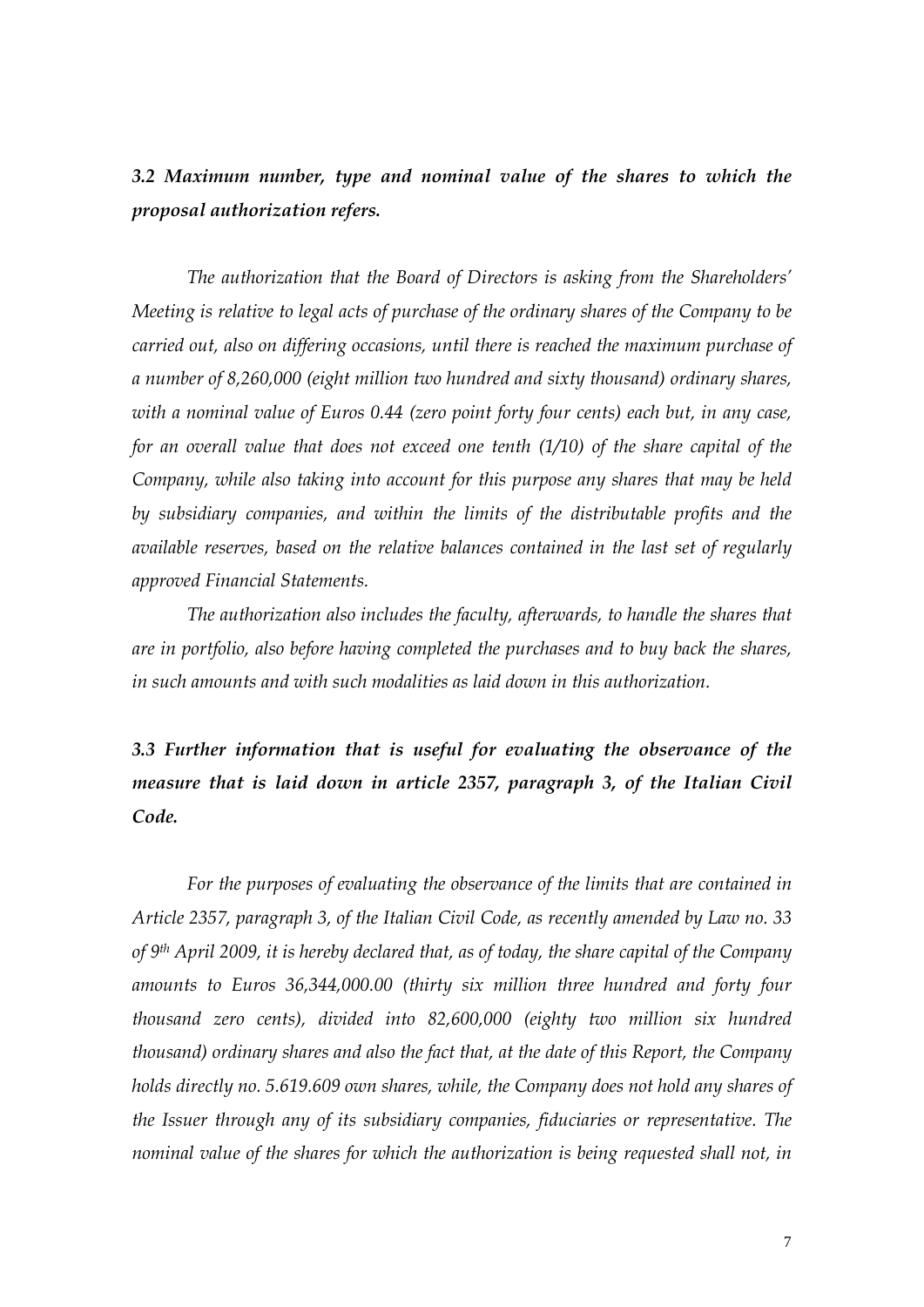*any case, exceed one tenth (1/10) of the share capital of the Company, also taking into account for this purpose any shares that may, eventually be purchased by the subsidiary companies; therefore in no circumstance the limit laid down in Article 2357, paragraph 3 of the Italian Civil Code, will be exceeded.* 

*In any case, the subsidiary companies will be given specific instructions according to which they must speedily communicate any eventual purchases of shares that are carried out pursuant to Article 2359 bis of the Italian Civil Code.* 

#### *3.4 Period of time for which the authorization is requested.*

*The authorization to purchase the Company's own shares is requested to last for a time period of 18 (eighteen) months, from the date when the Shareholders' Meeting passes the relative resolution.* 

*The authorization regarding the ability to allocate the Company's own shares, also before having completed the purchases, is asked to be given without any time limit.* 

#### *3.5 Minimum and maximum purchase price and market value.*

#### *Purchase of the Company's own shares*

*The purchase price of each one of the Company's own shares will be set by the Board of Directors, with the discretionary faculty of being able to delegate this to one or more Directors of the Company, while there must be observance of the following methodologies: the purchase price must, including all the ancillary purchase price charges, be a minimum of not less than 20% (twenty percent) and, as a maximum, not greater than 20% (twenty percent) of the official trading price of the share dealings that have been recorded on the Mercato Telematico Azionario (Computerized Stock Market) for the day before that of the purchase.* 

### *Allocation of the Company's own shares*

*Regarding the allocation that takes place, afterwards, of the shares that have been purchased there is only set the minimum price limit of the sale to third parties, which*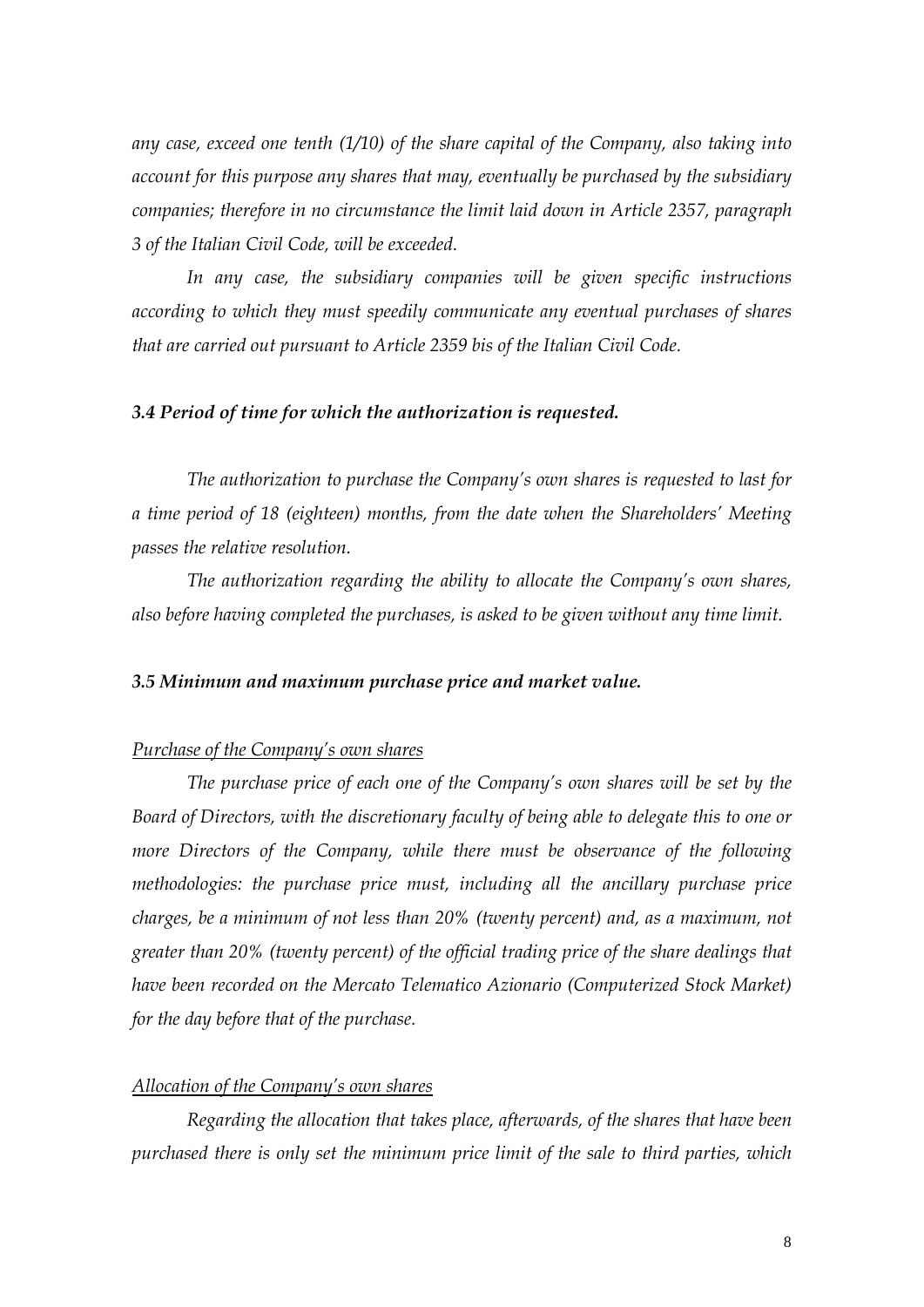*has to be such as not to create any negative financial impacts for the Company but, in any case, it cannot be less than 90% (ninety percent) of the average of the official trading prices that have been recorded on the Mercato Telematico Azionario (Computerized Stock Market) during the five days before the sale. This price limitation can only be derogated in the case of exchanges or transfers of the Company's own shares, in the context of the realization of industrial projects, and/or commercial projects and/or however in the interest of the Issuer, also in the case of the trading and/or selling of the shares in order to carry out distribution plans for consideration and for free based on the shares of the Company and on financial instruments linked to the same shares for the benefit of Directors, employees and consultants of the Damiani Group, and in general in any other plan adopted pursuant to Article 114 bis of TUF in gratuitous stock options plans in favour of the Shareholders.* 

## *3.6 Methodologies of making the purchases and carrying out the allocations of the Company's own shares.*

*The transactions regarding the purchase of the Company's own shares will be carried out pursuant to Article 132 of TUF and Article 144 bis of the Consob Regulation no. 11971/99, through purchase and tender offers, following the operational methodologies that are laid down within the rules and regulations regarding the organization and management of the markets in question themselves, that do not allow the direct linkage of the purchase trading proposals with pre-set sales proposals, or through purchase and sale of financial derivatives negotiated on the market, pursuant to the applicable laws and regulations, and in any case subject to compliance with rules providing that the shareholders involved are ensured to have parity of treatment and with European law regulations.* 

*The purchase of the Company's own shares can take place following methodologies that are different from those that have been described above pursuant to the legislation that may, from time to time, be applicable and in any case subject to compliance with rules providing that the shareholders involved are ensured to have parity of treatment.*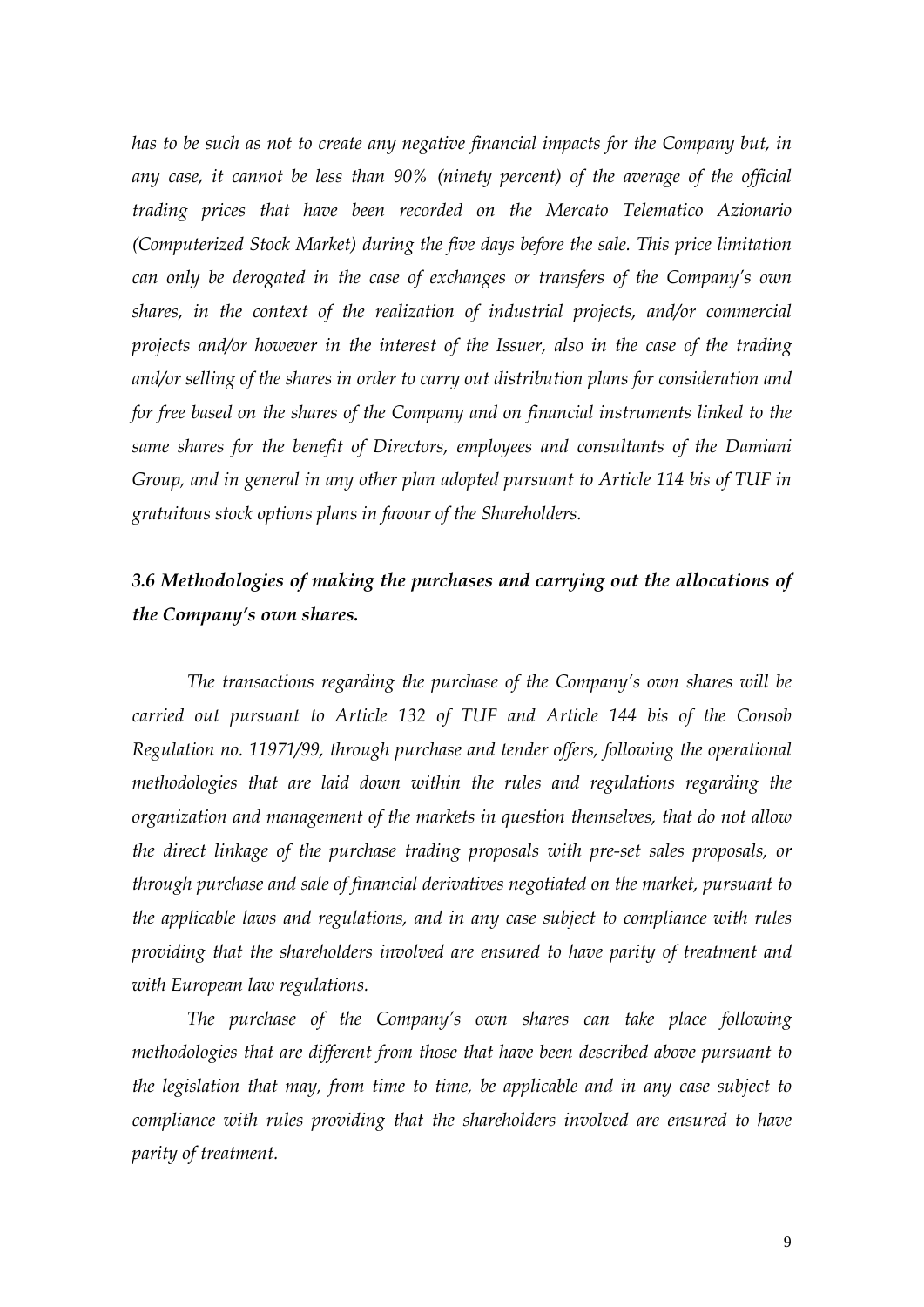*The purchases of the shares can take place in one or more installments.* 

*Regarding the allocation of the shares in question, this can take place one or more times, also before all the purchases have actually been carried out and finalized. The allocation can take place in those ways that are considered to be most opportune in the context of the interests of the Company, including their disposal by trading them on the stock market, in blocks of shares, or by means of exchanging them for other holdings or other assets in the context of industrial projects and/or commercial projects and/or however in the interest of the Issuer, in the operation of incentive plans and in general of any other plan adopted pursuant to Article 114 bis of TUF and also by means of purchase and tender offers.* 

*Shares can also be matched with other different financial instruments.* 

## *3.7 Information regarding the impact of the purchase on a reduction of the share capital of the Company.*

*It is hereby declared that the aforementioned purchase of the Company's own shares will not have any impact that results in a reduction of the share capital of the Company.* 

*§ § §* 

*Thus the Shareholders' Meeting is invited to approve the following proposed resolution:* 

*"The Shareholders' Meeting having acknowledged the Report of the Board of Directors and the applicable laws and regulations,* 

#### *RESOLVES*

*1) to cancel the resolution adopted on 22nd July 2009, for the part regarding the*  authorization to purchase and dispose of the Company's own shares, within the limit *the same has not been already executed;* 

*2) to authorize the purchase and disposal of the Company's own shares, for the reasons mentioned in the Report of the Board of Directors and in the following ways and times:*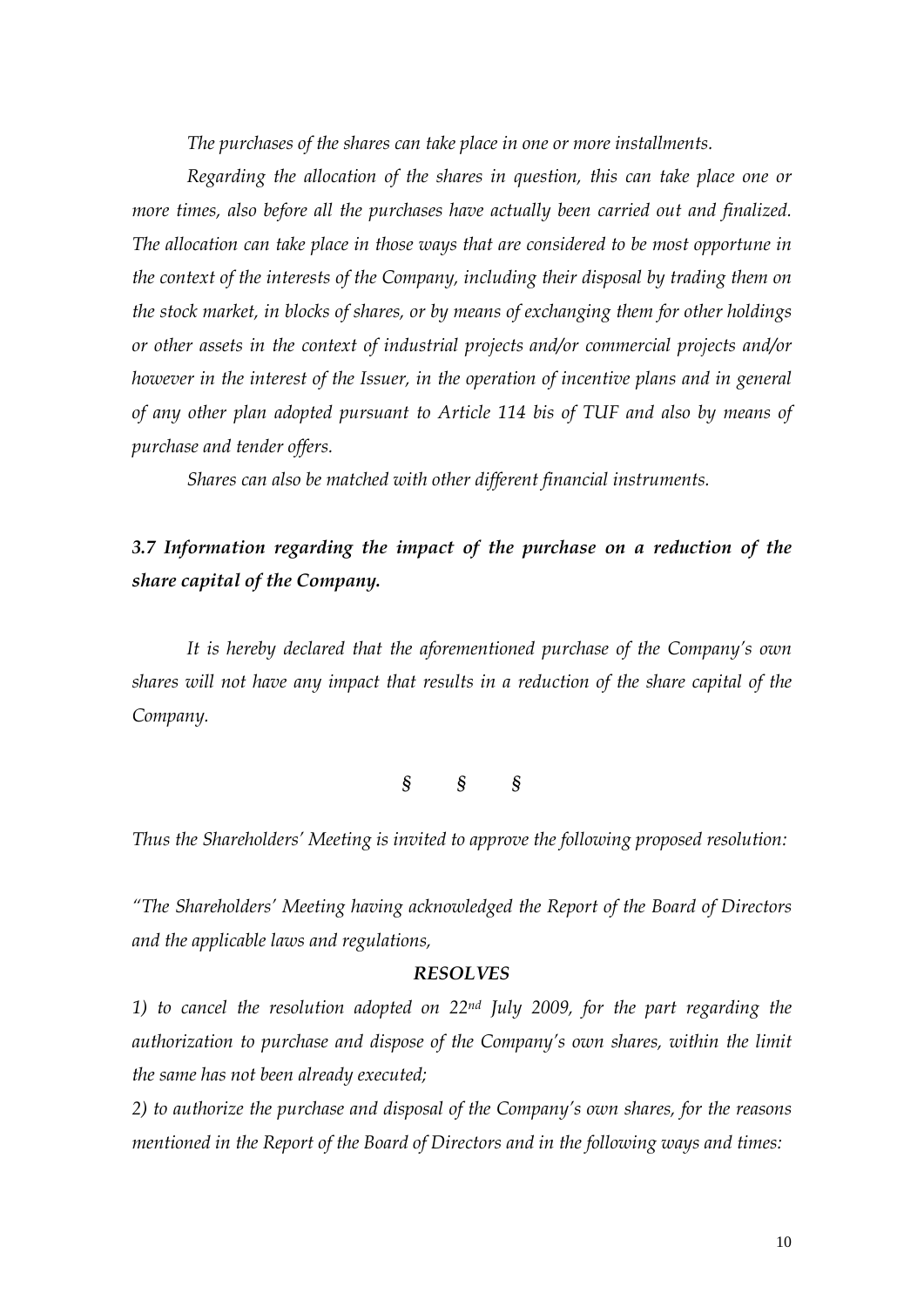*- the purchase can be carried out, also on differing occasions, until there is reached the maximum purchase of a number of 8,260,000 (eight million two hundred and sixty thousand) ordinary shares, with a nominal value of Euros 0.44 (zero point forty four cents) each but, in any case, for an overall value that does not exceed one tenth (1/10) of the share capital of the Company, while also taking into account for this purpose any shares that may be held by subsidiary companies, and within the limits of the distributable profits and the available reserves, based on the relative balances contained in the last set of regularly approved Financial Statements;* 

*- the authorization to purchase the Company's own shares is resolved to last for a time period of 18 (eighteen) months, from the date when the Shareholders' Meeting passes the relative resolution;* 

*- the authorization also includes the faculty, afterwards and without any time limit, to handle the shares that are in portfolio, also before having completed the purchases and eventually to buy back the shares, in such amounts and with such modalities as laid down in this authorization;* 

*- the transactions regarding the purchase of the Company's own shares will be carried out pursuant to Article 132 of TUF and Article 144 bis of the Consob Regulation no. 11971/99, (i) through purchase and tender offers, (ii) on the market following the operational methodologies that are laid down within the rules and regulations regarding the organization and management of the markets in question themselves, (iii) through purchase and sale of financial derivatives negotiated on the market, pursuant to the applicable laws and regulations, providing for the material delivery of the underlying shares, (iv) through any other methodology allowed by the applicable laws and*  regulations, in any case subject to compliance with rules providing that the *shareholders involved are ensured to have parity of treatment;* 

*- the purchase price of each one of the Company's own shares must, including all the ancillary purchase price charges, be a minimum of not less than 20% (twenty percent) and, as a maximum, not greater than 20% (twenty percent) of the official trading price of the share dealings that have been recorded on the Mercato Telematico Azionario (Computerized Stock Market) for the day before that of the purchase;*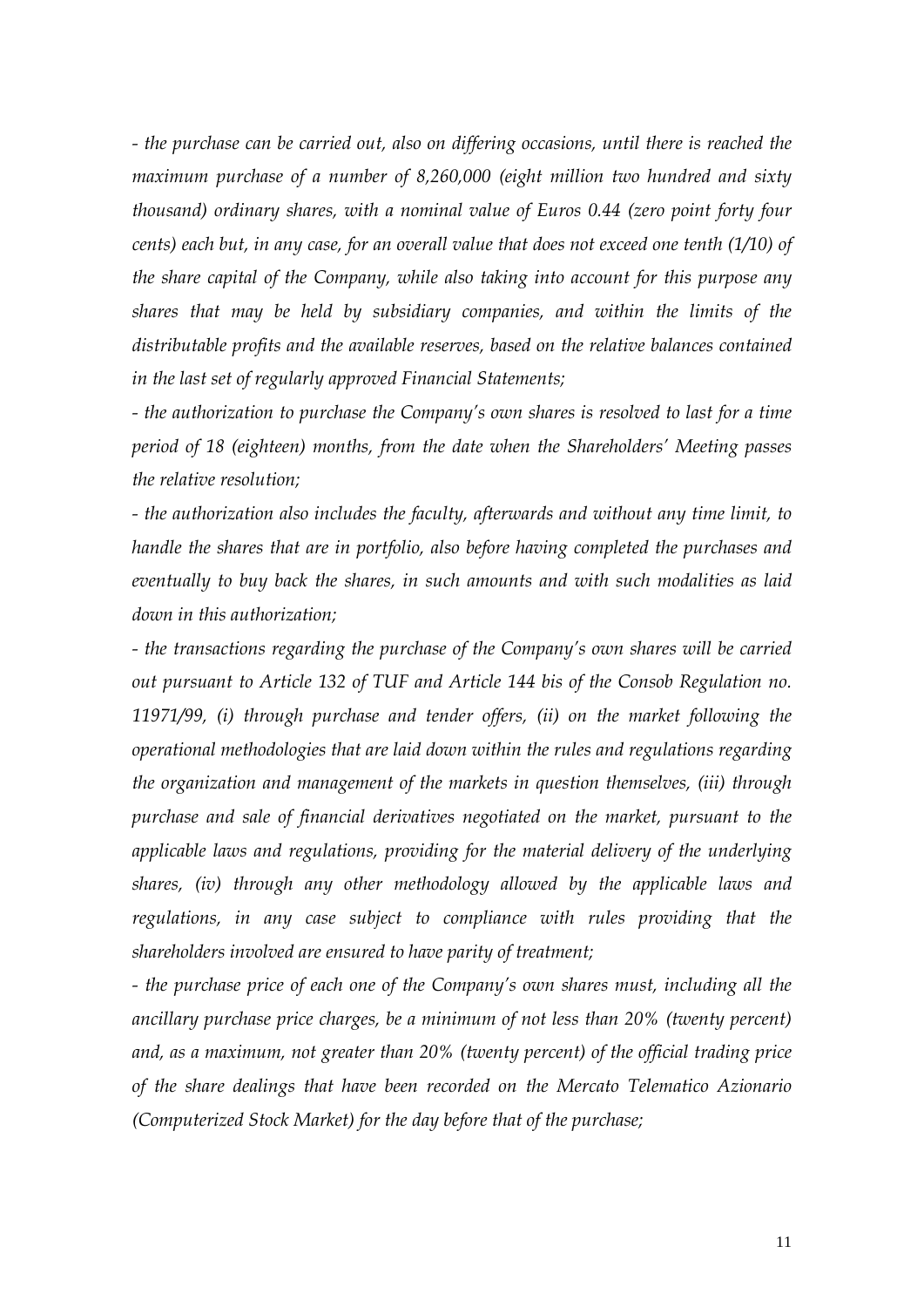*- the authorization to dispose of the shares also before having completed the purchases is given without any time limit;* 

*- the minimum price of the sale to third parties cannot be less than 90% (ninety percent*) of the average of the official trading prices that have been recorded on the *Mercato Telematico Azionario (Computerized Stock Market) during the five days before the sale. This price limitation can only be derogated in the case of exchanges or transfers of the Company's own shares, in the context of the realization of industrial projects, and/or commercial projects and/or however in the interest of the Issuer, also in the case of the trading of the shares in execution of incentive plans and in general in any other plan adopted pursuant to Article 114 bis of TUF.* 

*§ § §* 

# *4. Proposal to adopt a plan based on financial instruments pursuant to Article 114 bis of Legislative Decree no. 58/98; resolutions connected thereto.*

*Dear Shareholders,* 

*the Board of Directors proposes you to adopt a stock option plan pursuant to Article 114 bis of TUF, the guide lines of which have been approved by the Board of Directors, on the proposal of the Remuneration Committee, on 11th June 2010.* 

*In particular, the Board of Directors intends to propose the adoption of a stock option plan for the purchase of shares of Damiani ("Stock Option Plan 2010") in one or more tranches, within five (5) years from the date when the Shareholders' Meeting passes the relative resolution, the beneficiaries of which will be chosen by the Board of Directors, with the help of the Remuneration Committee, between executive Directors, managers and other employees, advisors and consultants of the Company and other companies of the Damiani Group (also defined as the "Plan").* 

*The underlying shares at service of the Plan will be the Company's own shares purchased and held in stock in compliance with the Shareholders' Meeting*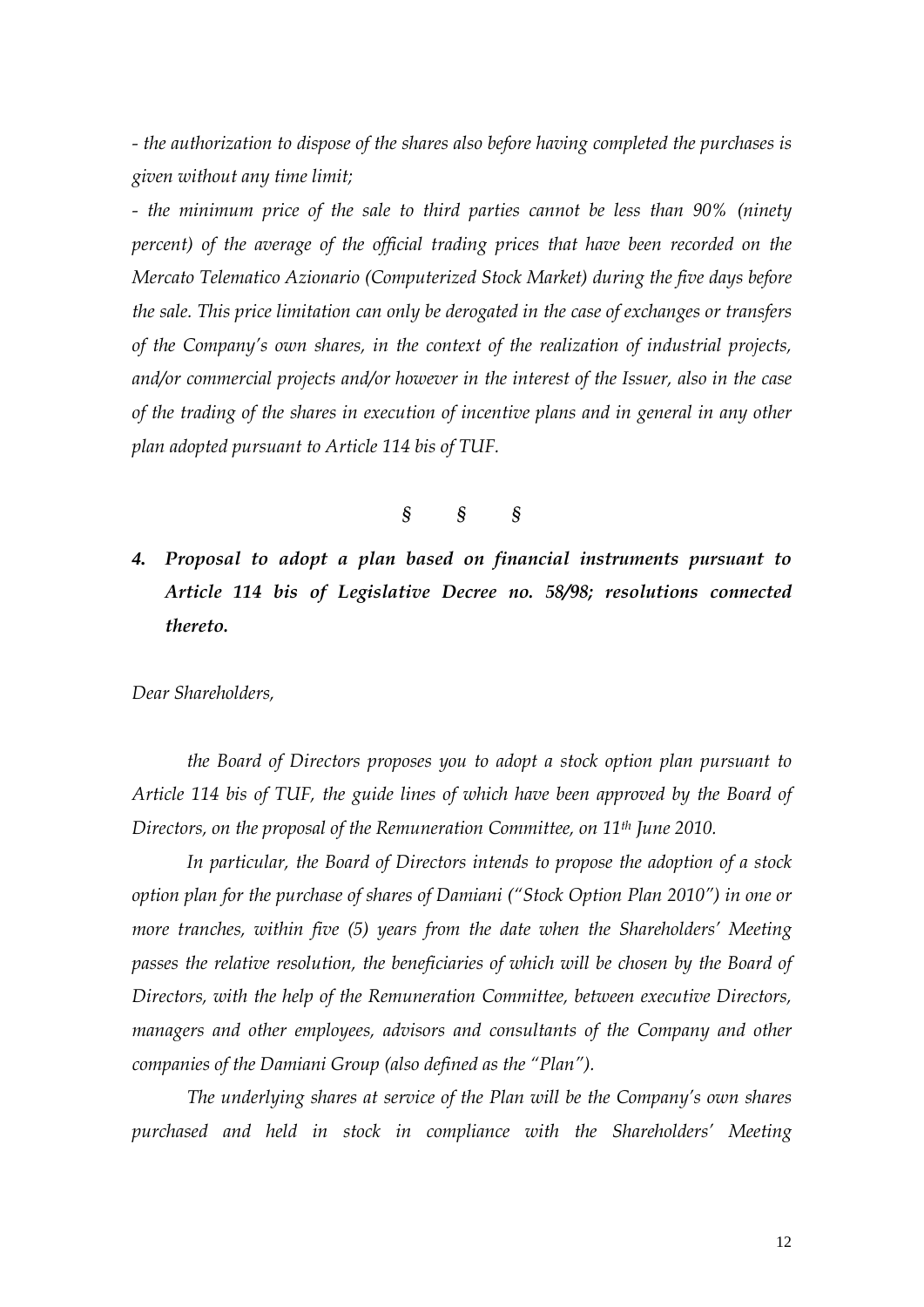*authorization to purchase and dispose of the Company's own shares pursuant to Articles 2357 and 2357 ter of the Italian Civil Code; alternatively, subject to prior resolution adopted by the competent bodies, it will be possible to carry out a share capital increase. The maximum total number of underlying shares at service of the Plan is equal to 3.500.000.* 

*This Report, drafted pursuant to Art. 3 of Ministerial Decree no. 437/98, is also compliant to the provisions of Articles 114 bis of TUF and 84 bis of Consob Regulation no. 11971/99 (hereinafter "Issuers Regulation"), and therefore includes the illustrative documents provided for by the laws and regulations in force.* 

*All the information missing on the date of approval of the present Report will be provided, pursuant to Article 84 bis, paragraph 5, letter a), of the Issuers Regulation, as of the implementation of the Plan.* 

*§ § §*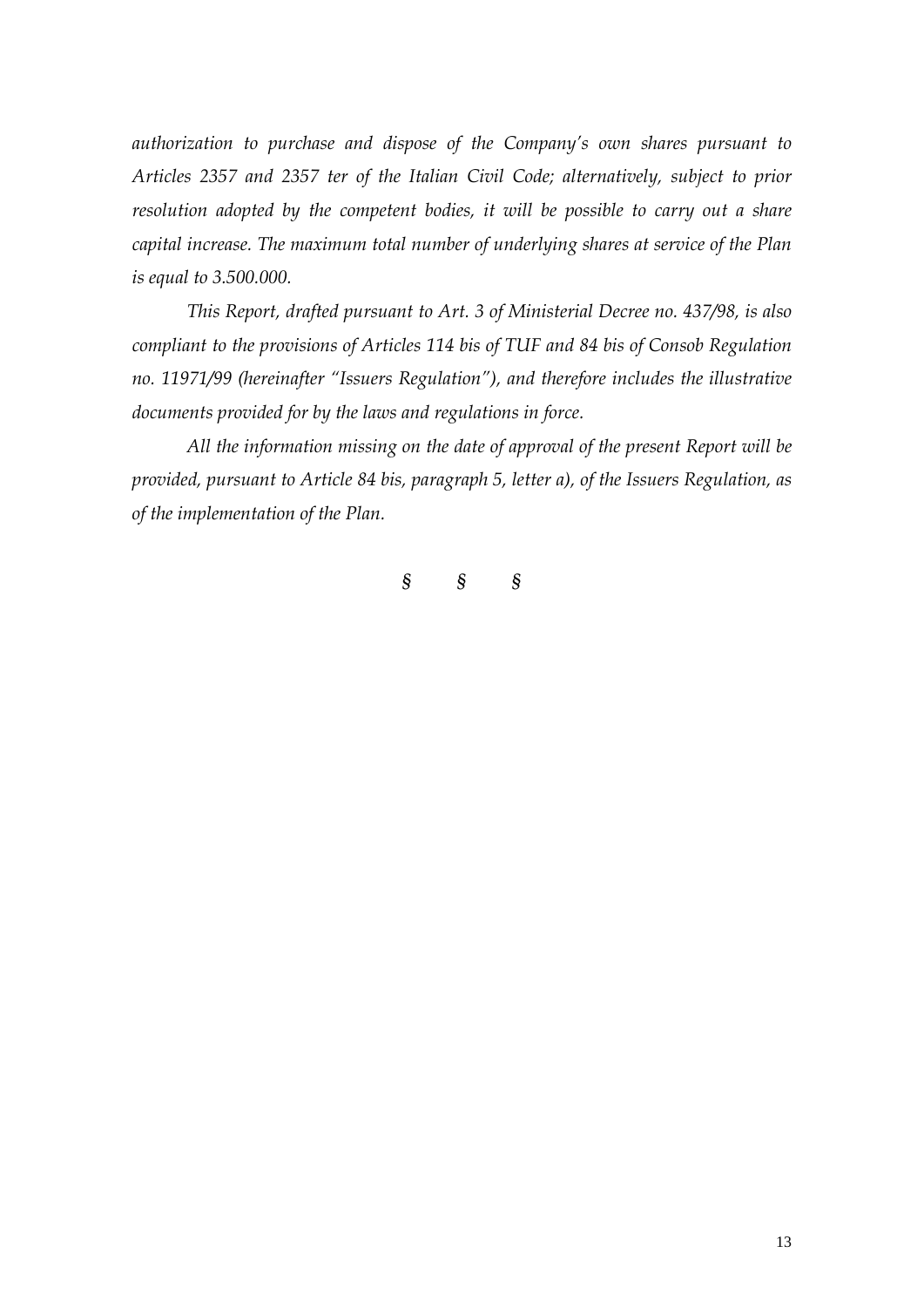## *INFORMATION DOCUMENT CONCERNING THE STOCK OPTION PLAN 2010*

*(drafted pursuant to Article 84 bis of Consob Regulation no. 11971 of 14 May 1999, as amended and integrated)*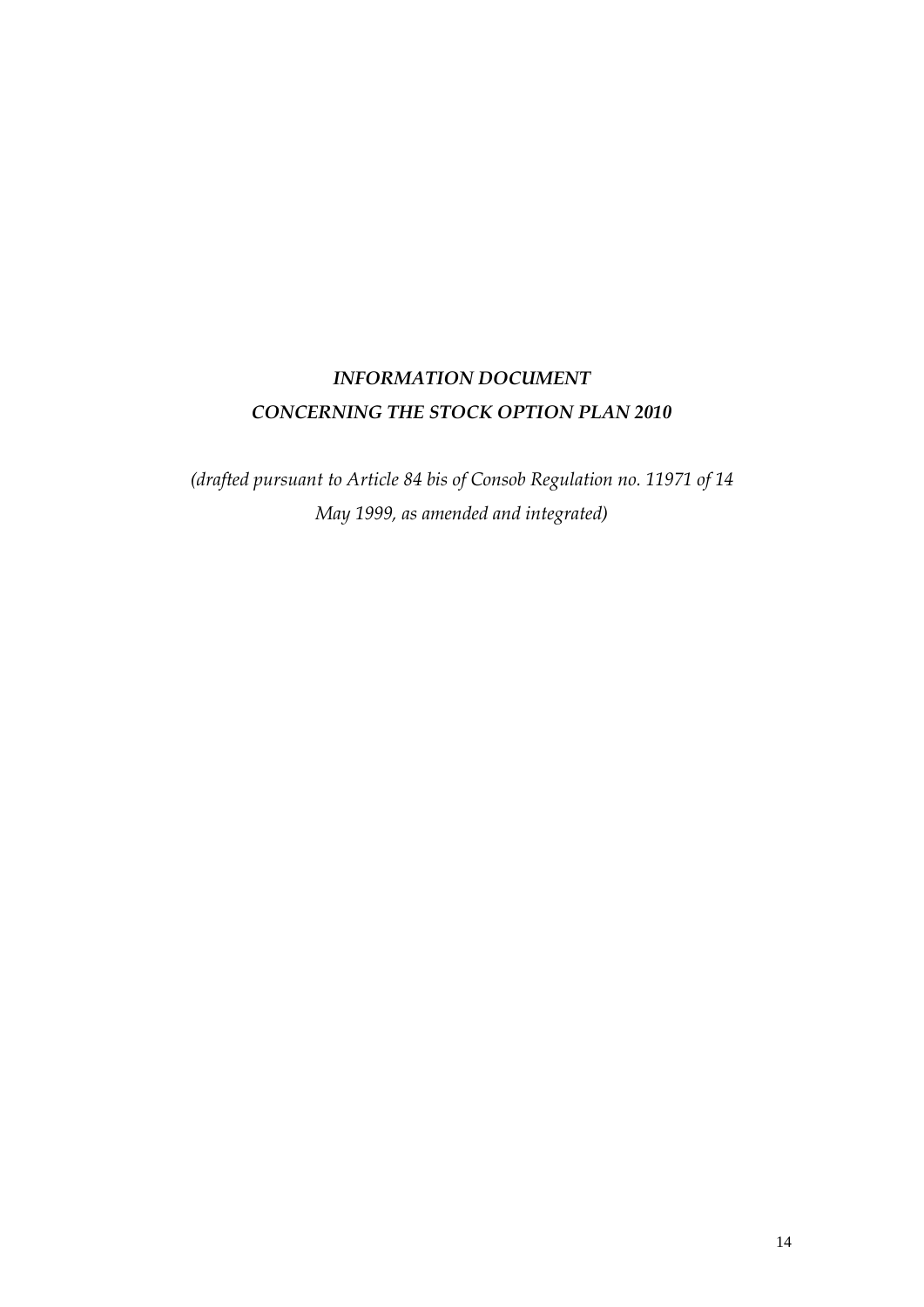### *DEFINITIONS*

*In the present information Document the following terms will be used:* 

| "ASSIGNMENT DATE":     | means the date of the Board of Directors |
|------------------------|------------------------------------------|
|                        | assigning the Options,<br>resolution     |
|                        | following the identification of<br>the   |
|                        | Beneficiaries.                           |
| "BENEFICIARIES":       | means the executive directors, managers  |
|                        | and other employees, advisors and        |
|                        | consultants, including agents, of the    |
|                        | Company or other companies of the        |
|                        | Damiani Group, as determined by the      |
|                        | Board of Directors of the Company to     |
|                        | whom the options will be allocated.      |
| "BOARD OF DIRECTORS":  | means the board of directors of the      |
|                        | Company.                                 |
| "BUSINESS DAY":        | means each calendar day excluding        |
|                        | Saturdays, Sundays and the other days    |
|                        | when banks in Milan are not performing   |
|                        | their usual business.                    |
| "CODE OF CONDUCT":     | means the Code of Conduct for listed     |
|                        | companies as approved by Borsa Italiana  |
|                        | S.p.A.                                   |
| "COMPANY" or "ISSUER": | means Damiani S.p.A., with registered    |
|                        | office in Valenza (AL), viale Santuario  |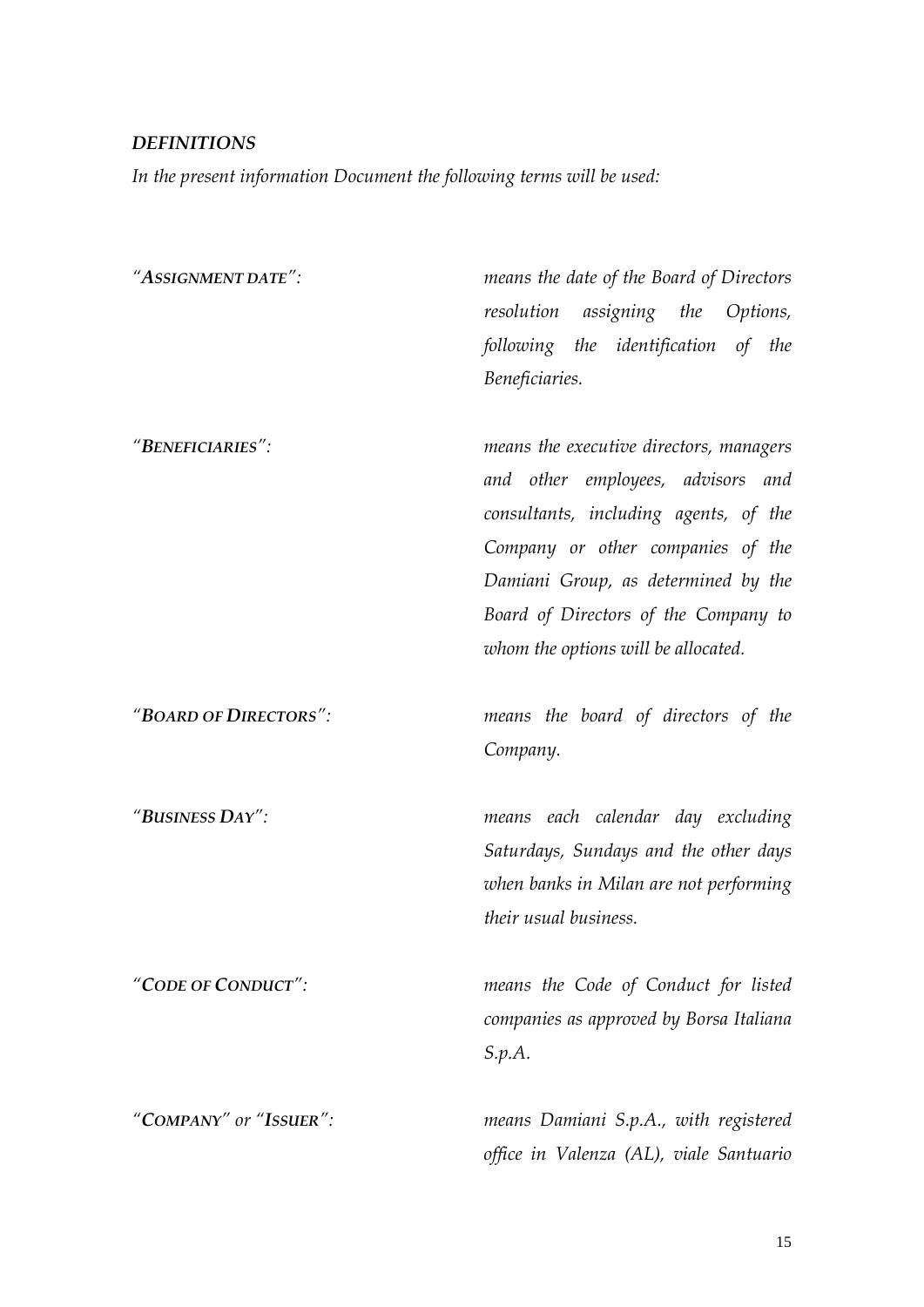*no. 46, Fiscal code and inscription number at the Company's Register of Alessandria no. 01457570065.* 

*"GROUP": the Company and the Company's subsidiaries – directly or indirectly controlled pursuant to the relevant law.* 

*"ISSUERS REGULATION": means the Consob Regulation no. 11971, approved with resolution of 14th May 1999, as amended and integrated.* 

*"OPTIONS": means the maximum no. 3.500.000 free, personal and non transferable inter vivos options ("Stock Option") conferring to each Beneficiary the right to purchase (or, eventually, to subscribe) Shares in the ratio of no. 1 (one) Share for every no. 1 (one) Option exercised pursuant to the terms and conditions provided for by the Regulation.* 

*"REGULATION": means the "Regolation for the Stock Option Plan 2010 of the Damiani Group" which will be approved by the Board of Directors of the Company pursuant to the provisions as indicated below.* 

*"SHARES": means the maximum number 3.500.000 ordinary shares of Damiani S.p.A. with*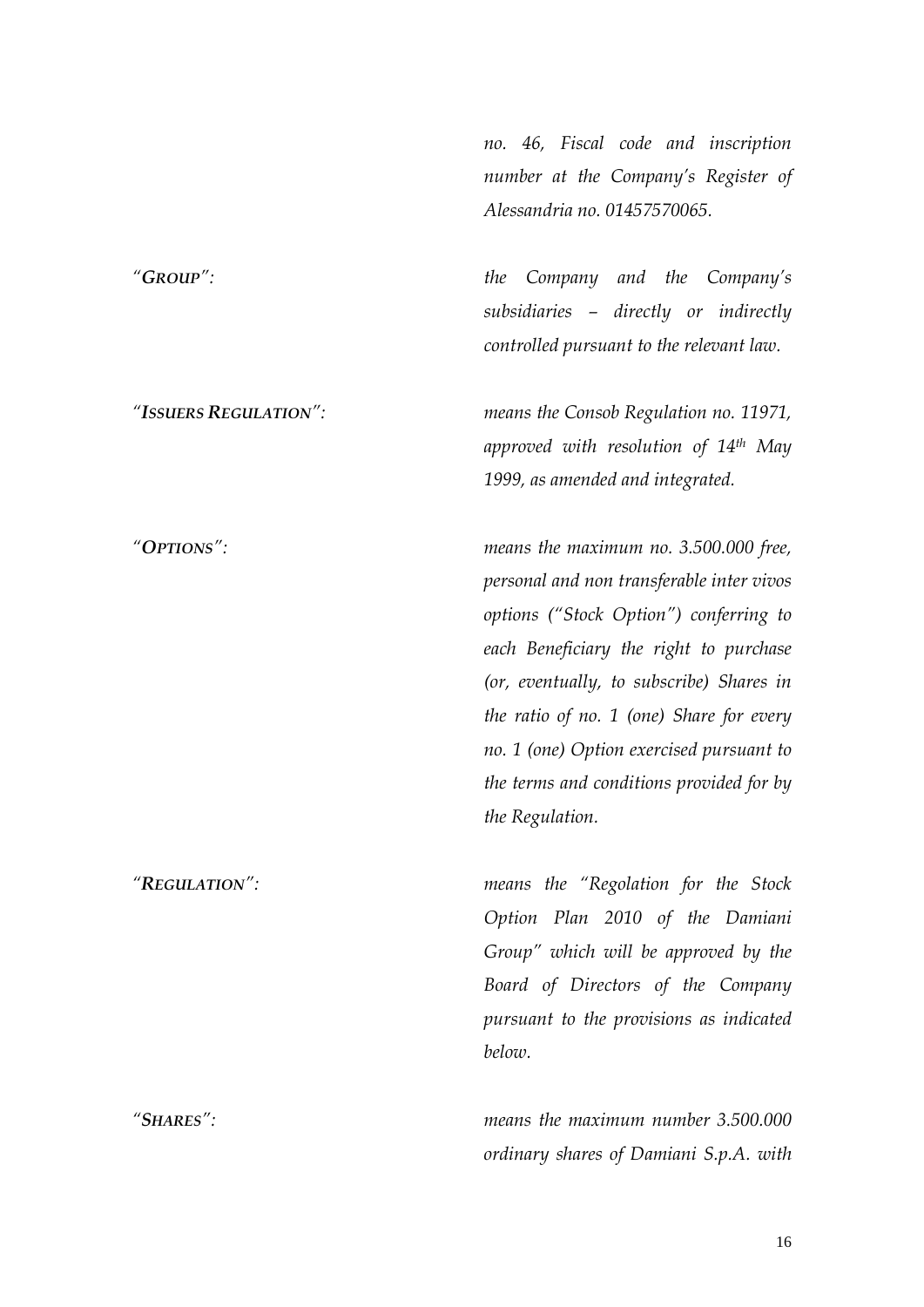*a nominal value of Euro 0,44 each, part of the Company's own shares portfolio or eventually part of a capital increase resolved by the competent Company's bodies for that purpose.* 

| "STOCK OPTION PLAN" or "PLAN": | means the Stock Option Plan 2010 of the         |
|--------------------------------|-------------------------------------------------|
|                                | Damiani Group for the subscription of           |
|                                | Options concerning maximum<br>no.               |
|                                | 3.500.000 ordinary shares subject to the        |
|                                | resolution of the Ordinary Shareholders'        |
|                                | Meeting of the Company of 21 <sup>st</sup> July |
|                                | 2010.                                           |
|                                |                                                 |
| "SUBSIDIARIES":                | means the Italian and/or foreign                |
|                                | companies controlled by the Company             |
|                                | pursuant to applicable law.                     |
|                                |                                                 |
| "TUF":                         | means the Legislative Decree of 24              |
|                                | February 1998, no. 58.                          |
|                                |                                                 |
| "TUIR":                        | means the Unified Income Tax Act                |
|                                | approved with Presidential Decree of 22         |
|                                | December 1986, no. 917.                         |
|                                |                                                 |

*§ § §* 

#### *INTRODUCTION*

*This Information Document (hereinafter the "Information Document") is provided by Damiani S.p.A. in order to inform in detail its Shareholders and the market on the Stock Option Plan which will be resolved upon by the Ordinary Shareholders Meeting of the*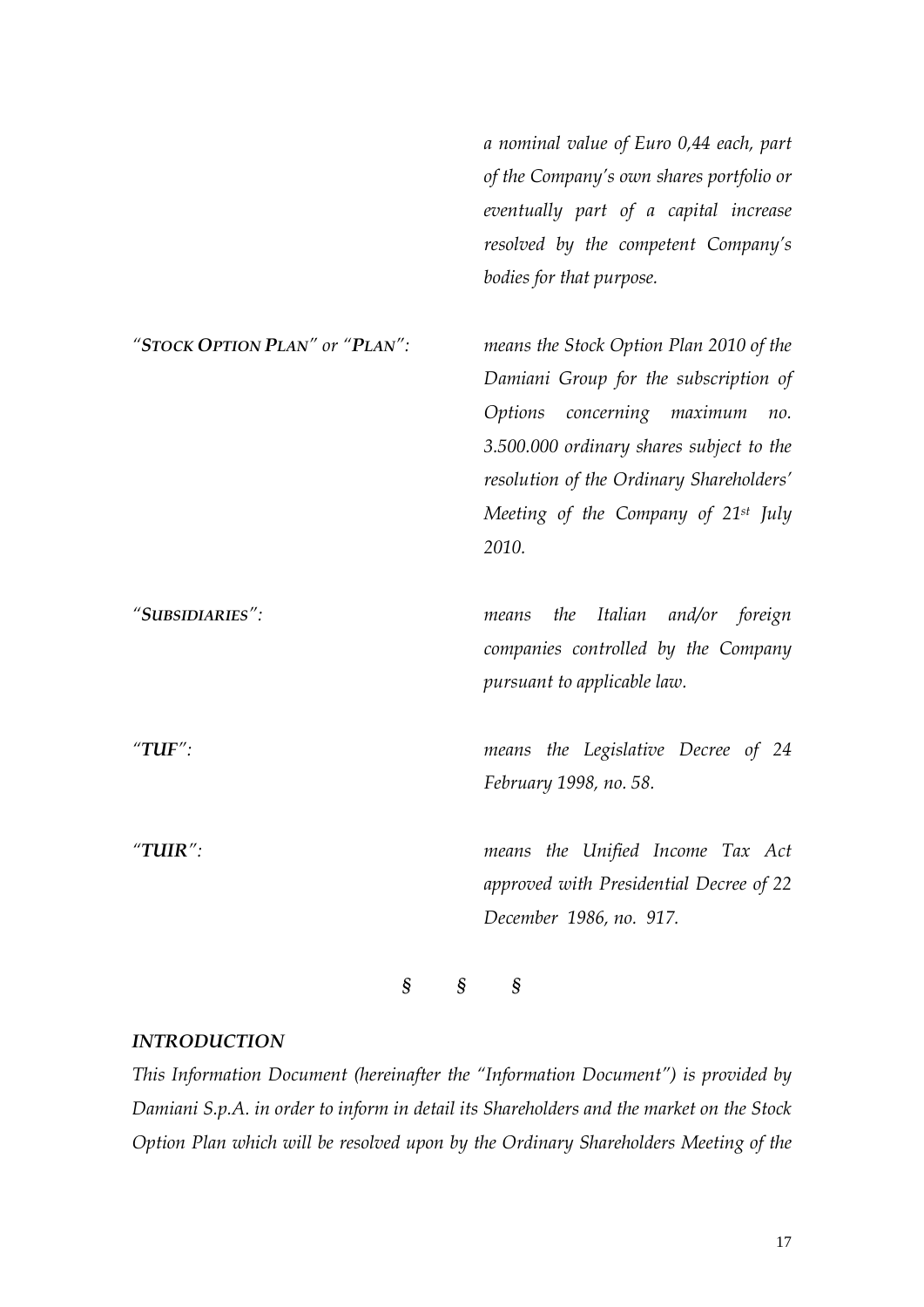*Company on 21st July 2010. In particular, the Information Document has been drafted pursuant to Article 84 bis of the Issuers Regulation and in compliance with – including paragraphs numerical order, the provisions of Form no. 7 of Annexe 3A of the Issuers Regulation.* 

*Please note that the Plan should be regarded as "of particular relevance" pursuant to Article 114 bis, paragraph 3 of TUF and Article 84 bis, paragraph 2 of the Issuers Regulation. The Information Document is at public disposal at the Company's registered office in Valenza (AL), Viale Santuario no. 46, at Borsa Italiana S.p.A., and on the internet website www.damiani.com.* 

*§ § §* 

#### *1. RECIPIENTS*

*The Stock Option Plan has been drafted in accordance with customs recognised at international level and with the current Code of Conduct adopted by the Company, also taking into consideration the principles of the new Article 7 of the Code of Conduct, published on 24th March 2010 to be "applicable from within the end of the fiscal year commencing on 2011".* 

*The Beneficiaries of the Stock Option Plan will be determined by the Board of Directors with the help of the Remuneration Committee between executive directors, managers employees, advisors and consultants of the Company and the companies of the Group.* 

# 1.1. Indication of the Beneficiaries who are also members of the Board of *Directors of the Issuer, of the holding company and the subsidiaries, directly or indirectly controlled*

*Beneficiaries of the Stock Option Plan can be executive directors of the Company, and also executive members of the Board of Directors of the holding or of the subsidiaries of the Issuer. In line with the new criteria expressed in article 7.C.4 of the Code of Conduct, non executive directors of the Company cannot be Beneficiaries.*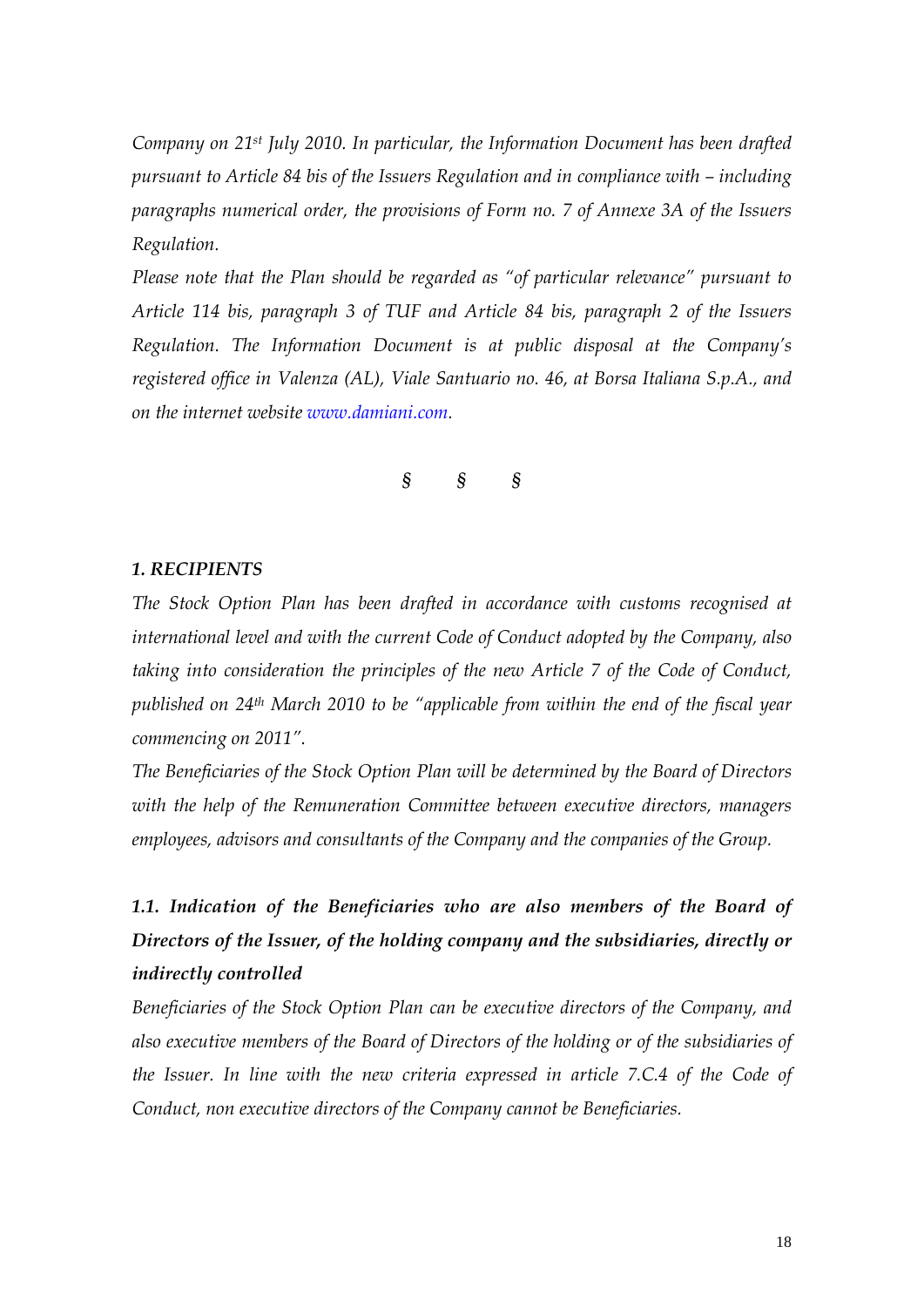*The indication by name of the recipients of the Stock Option Plan who are members of the Board of Directors of the Company or of the Board of Directors of the holding or the subsidiaries companies, at the moment is not available and it will be provided at the time of execution of the Plan, in compliance with the provision of Article 84 bis, paragraph 5° of the Issuers Regulation.* 

*At the moment the following directors Guido Roberto Grassi Damiani, Giorgio Andrea Grassi Damiani e Silvia Maria Grassi Damiani should not be Beneficiaries of the Plan.* 

## *1.2 Categories of employees and consultants of the Issuer and holding or subsidiary companies*

*Beneficiaries of the Stock Option Plan may be employees and consultants, including agents of the Company, the holding and the subsidiaries of the Issuer.* 

*The categories of employees and consultants which will be considered as Beneficiaries of the Stock Option Plan will be specified at the time of execution of the Plan, in compliance with the provision of Article 84 bis, paragraph 5° of the Issuers Regulation.* 

#### *1.3 Indication of the name of Beneficiaries belonging to particular groups*

*The Plan is of particular relevance pursuant to Article 114 bis, paragraph 3° of TUF and Article 84 bis, paragraph 2° of the Issuers Regulation as it can be addressed to subjects indicated in Article 152 sexies, paragraph 1°, lett. c)-c.2 and lett. c)-c.3 of the Issuers Regulation. Information concerning the name of those subjects are not available at the moment and will be released to the public at the time of the execution of the Plan, with the methodologies provided for in Article 84 bis, paragraph 5° of the Issuers Regulation.* 

*At the moment it is not contemplated that Mr. Guido Roberto Grassi Damiani who is the person controlling the Issuer will be one of the Beneficiaries.* 

## *1.4 Description and indication of the number, categories and particular groups to which the Beneficiaries belong*

*Information concerning the description and the number, divided by categories, of the subjects to which Article 152 sexies, paragraph 1°, lett. c)-c.2 and lett. c)-c.3 of the*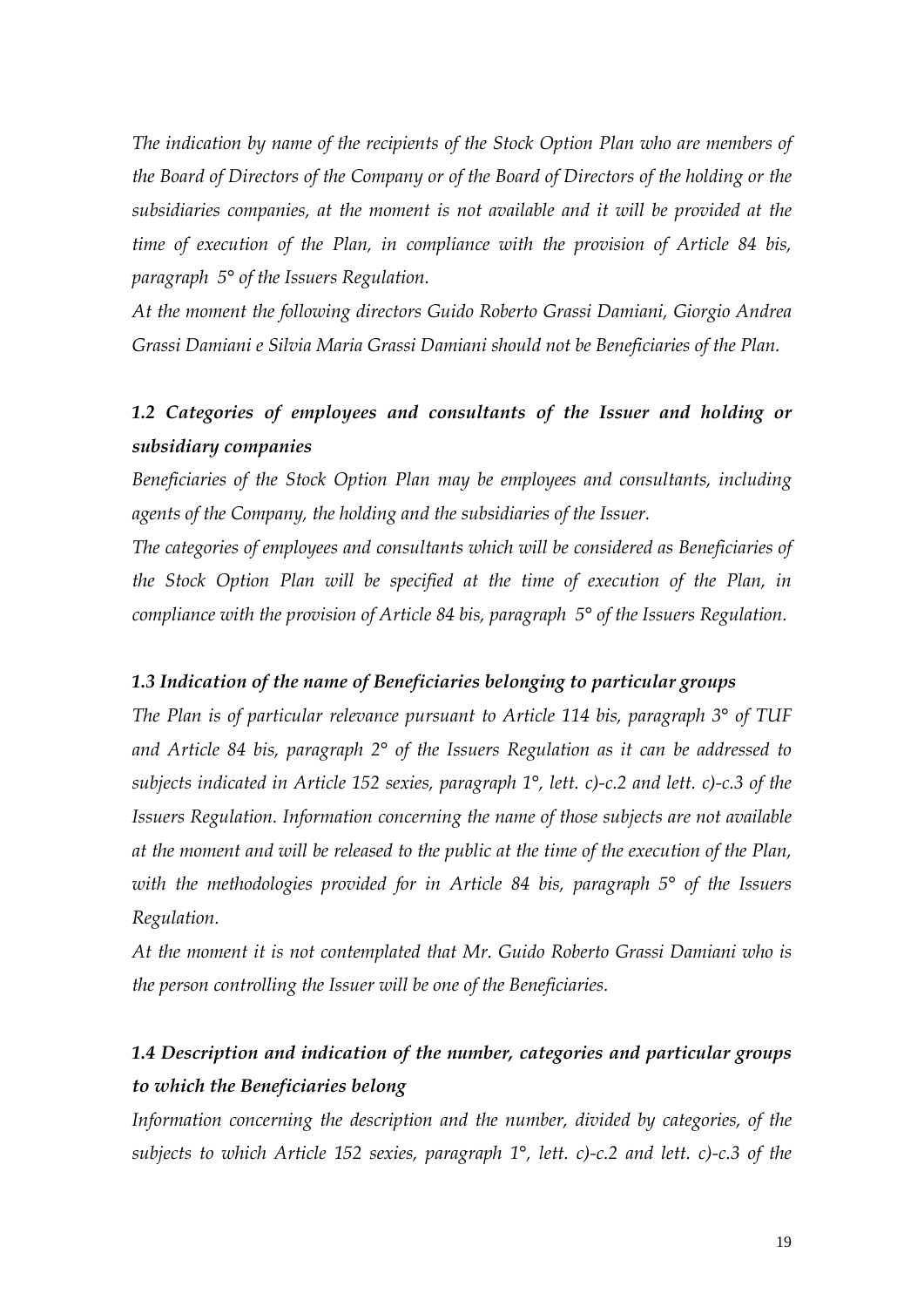*Issuers Regulation applies, and information concerning other categories (if any) of employees or consultants to which particular provisions of the Plan may be addressed, are not available at the moment and will be released to the public at the time of the implementation of the Plan, with the methodologies provided for in Article 84 bis, paragraph 5° of the Issuers Regulation.* 

### *§ § §*

### *2. REASONS FOR THE ADOPTION OF THE STOCK OPTION PLAN*

#### *2.1. Aim of the Plan*

*The Stock Option Plan has been drafted in accordance with customs recognised at international level and with the current Code of Conduct adopted by the Company on the matter of remuneration of executive directors and managers with strategic powers with the aim to reach the following entrepreneurial goals:* 

*(i) to comply with the requirements applicable to companies listed on the "Star" segment of the Italian Stock Exchange with respect to management compensation, which have to provide for remuneration incentive mechanisms;* 

*(ii) a better sharing of investors and management interests, providing for a remuneration system subject to, for a relevant part, a creation of value for the Company and the Shareholders;* 

*(iii) to fidelize human resources available to the Company and to the Group, promoting the identification of the management and of the human resources with the Group.* 

#### *2.1.1 Further Information*

In the determination of the vesting period starting from the assignment date of the *Options to the Beneficiaries, the Board of Directors will fix the time which is more*  appropriate for the fulfilment of the goals (i.e. to motivate and to fidelize the *management and the human resources as pursued by the Plan) in order to create value for Shareholders in a medium term perspective, complying to the provisions as per the applicative criteria stated in Article 7 of the Code of Conduct.*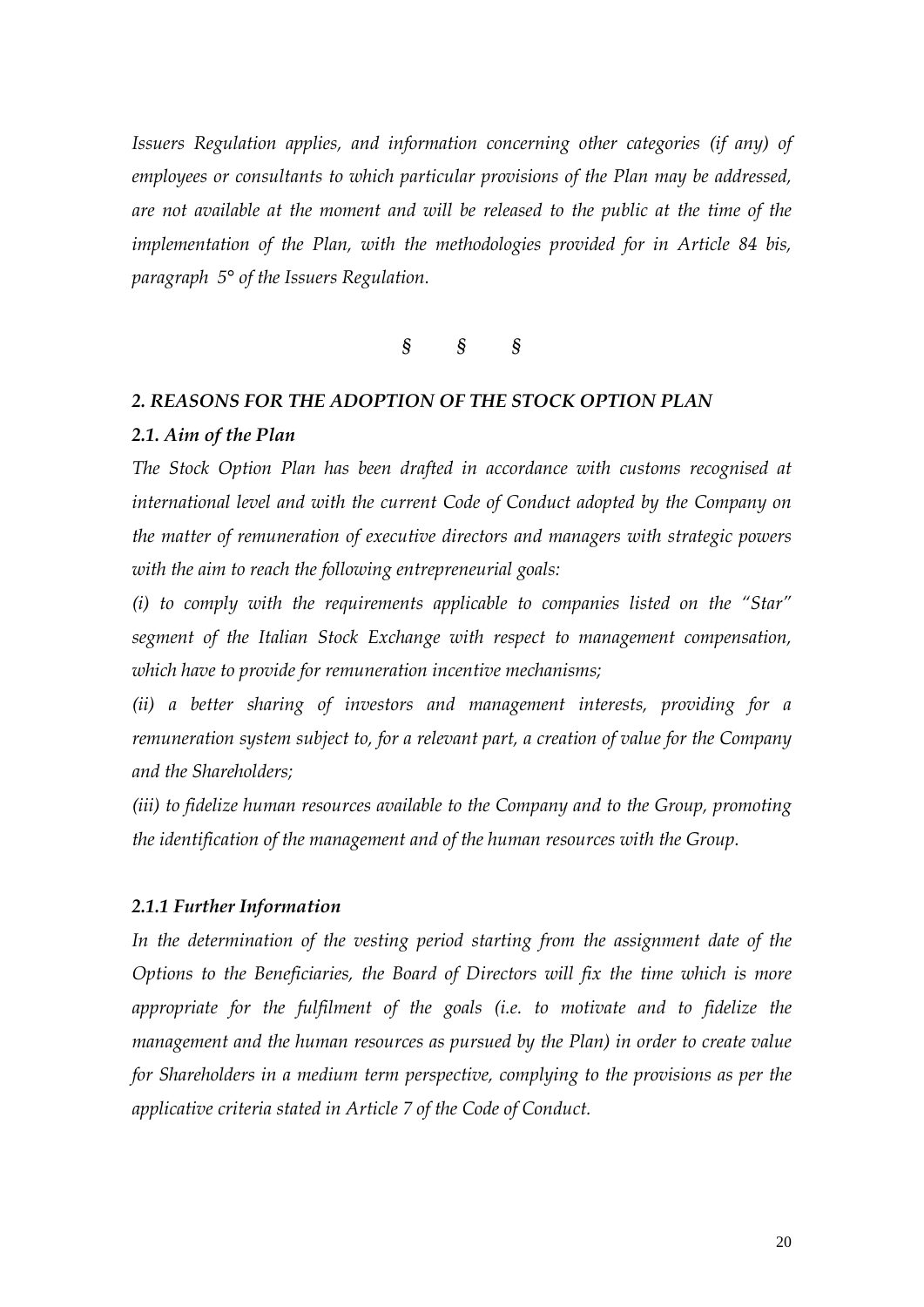*At the moment the ratio between the number of Options assigned to each Beneficiary and the total compensation earned has not been fixed.* 

*The assignment of Options to Beneficiaries is free and therefore Beneficiaries will not be required to pay any consideration to the Company for such an assignment.* 

#### *2.2 Performance indexes considered in order to assign Options*

*The exercise of the whole Options assigned in the Stock Option Plan is subject to the fulfilment of some performance goals which will be determined by the Board of Directors - with the help of the Remuneration Committee - at the time of implementation of the Plan, and which may include:* 

 *(a) General Objectives consisting of the fulfilment of economic targets by the Company by the end of the vesting period (i.e. compound EBITDA, etc.) determined at the time of implementation of the Plan, in accordance with the Company's plans;* 

*(b) Specific Objectives of each Beneficiary, which – considering the category in which the Beneficiary has been placed – will be determined at the time of implementation of the Plan and verified by the President of the Board of Directors, in accordance with the guidelines of the Board of Directors and of the Remuneration Committee.* 

*The Board of Directors in case of failure to fulfil the Specific Objectives and if deemed appropriate at its own unchallengeable discretion, considering the circumstances of the case, has the power to authorize the exercise of the Options anyway.* 

#### *2.2.1 Further Information*

*The Board of Directors, with the help of the Remuneration Committee, will determine at the time of the implementation of the Stock Option Plan the criteria to complete the lists of Beneficiaries of the Plan, taking into consideration the contribution to the development of the Group which each person has been able to make in the past and will most probably be able to contribute in the future.* 

*Information concerning factors – also in terms of performance – and criteria utilized to determine the particular characteristics of remuneration based on financial instruments to be assigned to executive directors, and managers of the Company, are not available at the moment as they will be provided at the moment of implementation of the Plan.*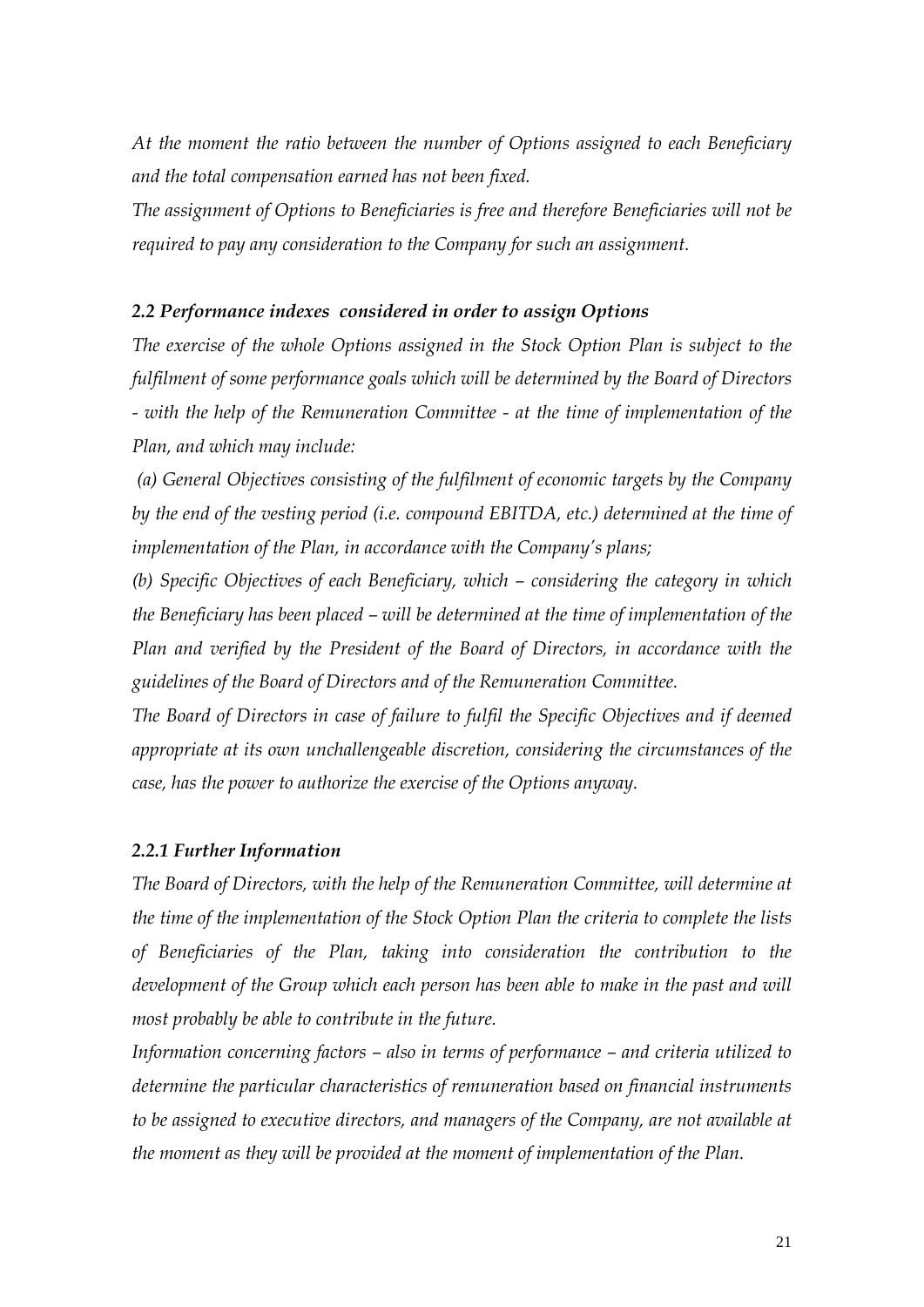#### *2.3. Criteria to determine the number of Options to be assigned*

*The number of Options to be assigned individually to each Beneficiary will be determined at the discretion of the Board of Directors at the time of implementation of the Stock Option Plan, based on the indications provided on the matter by the Remuneration Committee and taking into consideration the contribution to the development of the Group which each person has been able to make in the past and will most probably be able to contribute in the future.* 

#### *2.3.1 Further information*

*Pursuant to the new Principle in 7.P.2 of the Code of Conduct and in order to be consistent with similar incentive plans implemented in the past, this Stock Option Plan aims to link a significant part of the remuneration of executive directors and managers with strategic powers within the Group to the fulfilment of performance goals as described at point 2.2 above.* 

*The number of Options to be assigned individually to each Beneficiary who is an executive director of the Company will be determined by the Board of Directors with the concerned director abstention for the part of its interest, and with the help of the Remuneration Committee and the favourable opinion of the Board of Statutory Auditors.* 

## *2.4 Reasons for the decision (if any) to assign stock options based on financial instruments not issued by the Issuer*

*Not applicable, as the Plan provides the assignment of Options giving right only to purchase (or eventually subscribe) Damiani S.p.A. ordinary shares.* 

#### *2.5 Significant tax and accounting implications*

*Tax and accounting implications did not have a significant impact on the structure of the Stock Option Plan.*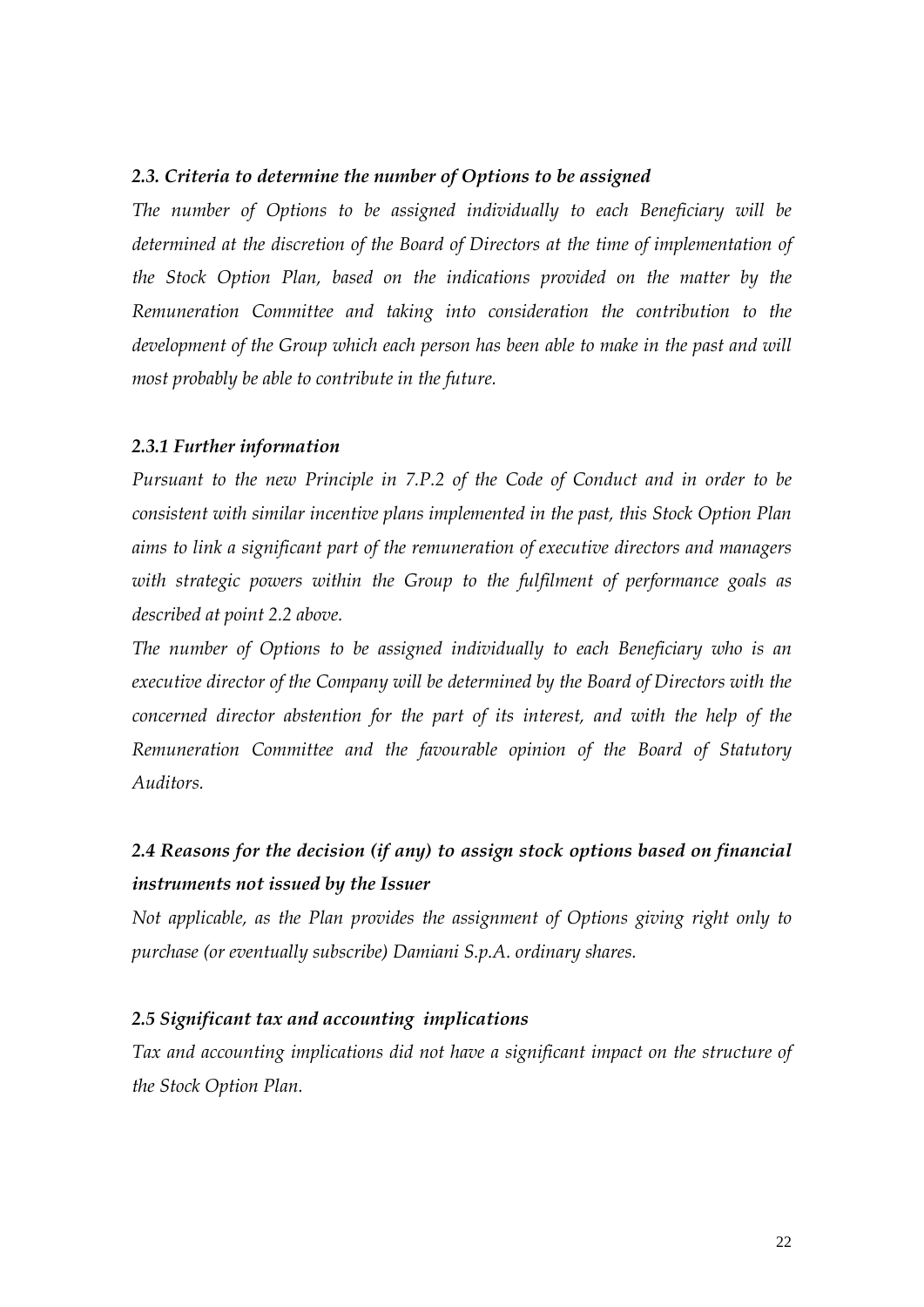*2.6 Support (if any) to the Plan from the special Fund for increasing the participation of workers to companies, pursuant to Article 4, paragraph 112, of the Law 24th December 2003, no. 350.* 

*Not applicable.* 

### *§ § §*

## *3. PROCEDURE FOR THE APPROVAL AND TIMETABLE FOR THE ASSIGNMENT OF INSTRUMENTS*

## *3.1 Powers and functions delegated by the Shareholders' meeting to the Board of Directors*

*On 11th June 2010 the Board of Directors, as suggested by the Remuneration Committee which convened on the same date, resolved upon proposing to the Shareholders' Meeting called on 21st July 2010 to adopt the "Stock Option Plan 2010" of the Group, for the assignment of Options in a maximum number of 3.500.000 ordinary shares of the Company with a nominal value of Euro 0.44 each, part of the Company's own shares portfolio with a nominal value of Euro 0.44 each, to be carried out in one or more tranches until the expiration of five years from the date of the shareholders' approval.* 

*The resolution proposed to the Shareholders' Meeting includes the provision of a mandate to the Board of Directors for the management of the Stock Option Plan, conferring the most extensive powers, without exceptions to the Board of Directors, and for example, the power to indicate Beneficiaries, the power to issue one or more tranches of Options, to determine the objectives subject to which the exercise of the Options to be*  assigned can be triggered and anyway all the powers which are required to better *manage the Plan, including the power to modify the Stock Option Plan if necessary for the better implementation of the Plan.* 

#### *3.2 Subjects in charge of administering the Plan*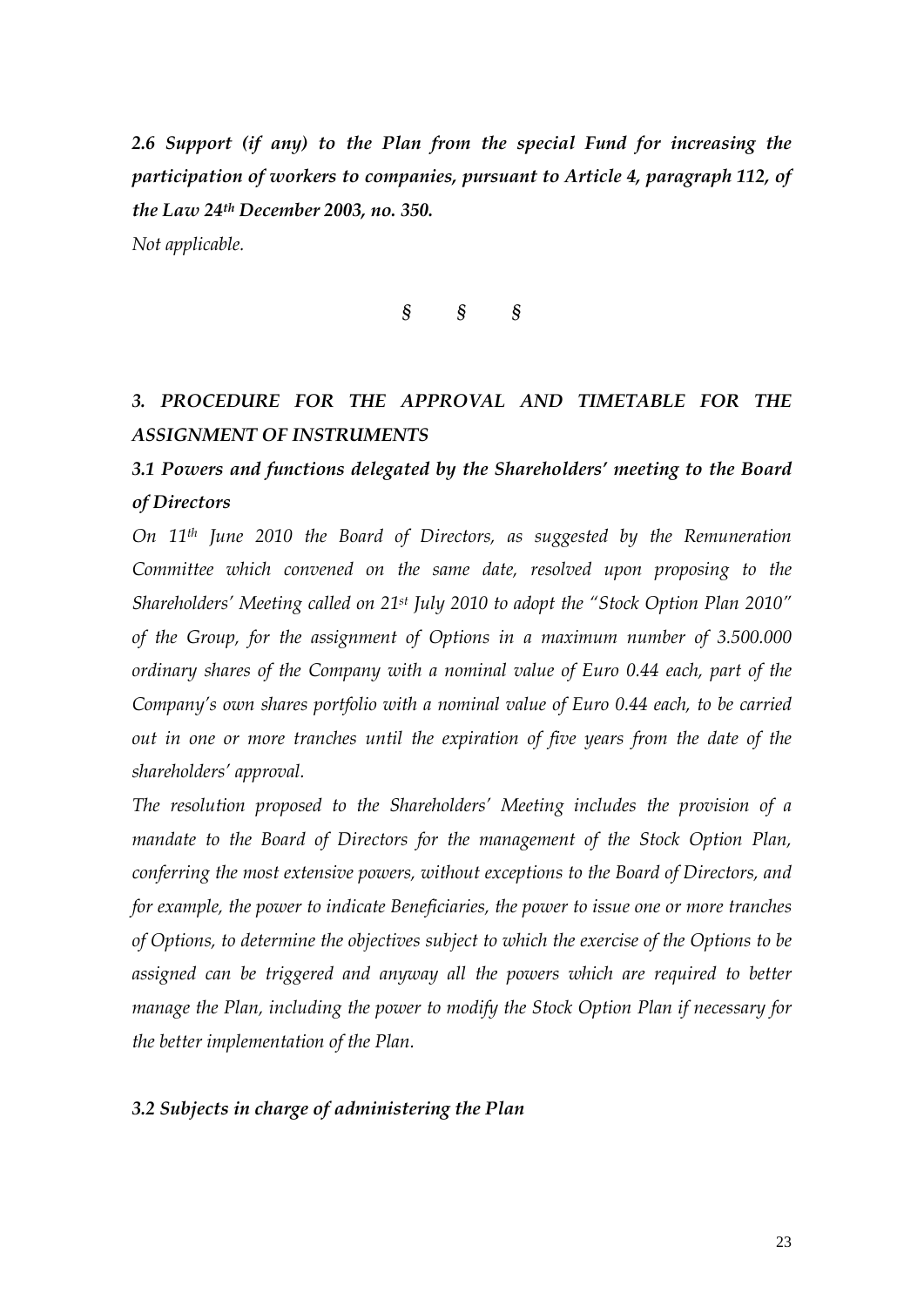*The proposal for the approval of the Stock Option Plan provides that the management of the Plan should be delegated by the Shareholders Meeting to be held on 21st July 2010 to the Board of Director to which all powers will also be attributed as provided above. The Board of Directors furthermore, is allowed to delegate the management of the Plan to the Remuneration Committee.* 

### *3.3 Procedures in place for the amendment of the Plan*

*Apart from the provisions of the following point 4.23, the Plan can be amended and integrated by the Board of Directors - with the help of the Remuneration Committee*  taking into consideration the interest of the Company, provided that the rights of *Beneficiaries are not impaired by the amendments.* 

### *3.4 Methods for the determination of availability and the assignment of Shares*

*The Options will be given to Beneficiaries for free and will include the right to purchase ordinary shares of the Company already existing and held in portfolio at the terms and conditions provided for by the regulation of the Plan or eventually, subject to the resolution of the competent bodies, the right to subscribe new shares in the context of a capital increase resolved for that purpose by the Company.* 

## *3.5 Part which each director played in determining the characteristics of the Plan*

*The decision to propose to the Shareholders' Meeting the approval of the Stock Option Plan, with the relevant terms and conditions, has been taken by the directors of the Company and it has been examined by the Remuneration Committee on 11th June 2010. The proposal which will be considered for resolution by the Shareholders' Meeting of 21st July 2010 has been approved by the Remuneration Committee on 11th June 2010, and then, on proposal of the mentioned Committee, by the Board of Directors convened on the same date.* 

*In full compliance with the Conduct principles concerning remuneration of the directors and with the regulations applicable to companies listed on the STAR segment, Beneficiaries of the Plan may be the executive directors of the Company who have taken*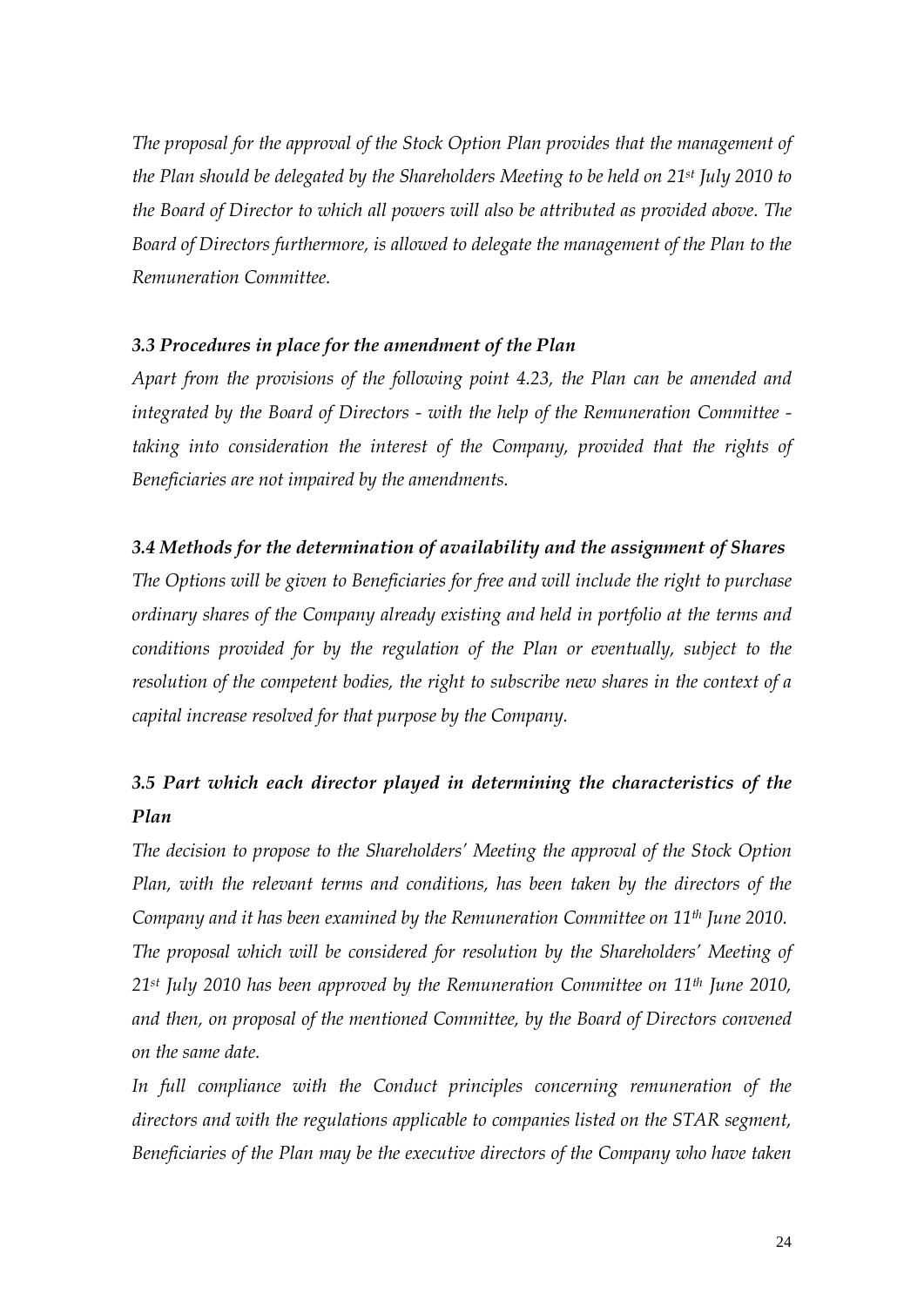*part in the board resolution concerning the proposal to the Shareholders' Meeting to* adopt the present Stock Option Plan, and therefore they have informed the other *directors, pursuant to article 2391 Civl Code of their conflict of interest.* 

*At the moment Guido Roberto Grassi Damiani, Giorgio Andrea Grassi Damiani and Silvia Maria Grassi Damiani are not included between the Beneficiaries of the Plan, considering that these people are also shareholders of the Company, and therefore they are enough motivated as their interests are already matching with those of the Company.* 

## *3.6 Date of the relevant resolution adopted by the competent body to propose the adoption of the Plan to the Shareholders Meeting*

*The Board of Directors, based on the proposal of the Remuneration Committee which met on 11th June 2010, resolved upon presenting the Stock Option Plan for the approval of the Shareholders' Meeting on 21st July 2010, in the meeting held on 11th June 2010.* 

*3.7 Date of the decision adopted by the competent body on the assignment of the Options and of the proposal to that body by the Remuneration Committee Not applicable, as the Plan is still to be approved by the Shareholders' Meeting.* 

## *3.8 Market price of the Shares on the dates of the decisions concerning the proposal of the Plan*

*On 11th June 2010 the market price of the ordinary shares of Damiani S.p.A. on the Italian Stock Exchange managed and organized by Borsa Italiana S.p.A. was Euro 0.814.* 

*The Options which will be assigned for free to Beneficiaries are not traded on the market.* 

## *3.9 Considerations (if any) on the circulation of relevant information during the definition of the timetable for the assignment of the Options*

*At the moment it is not required to define and limit the timetable for the assignment of Options to the Beneficiaries of the Stock Option Plan, knowing that the whole execution*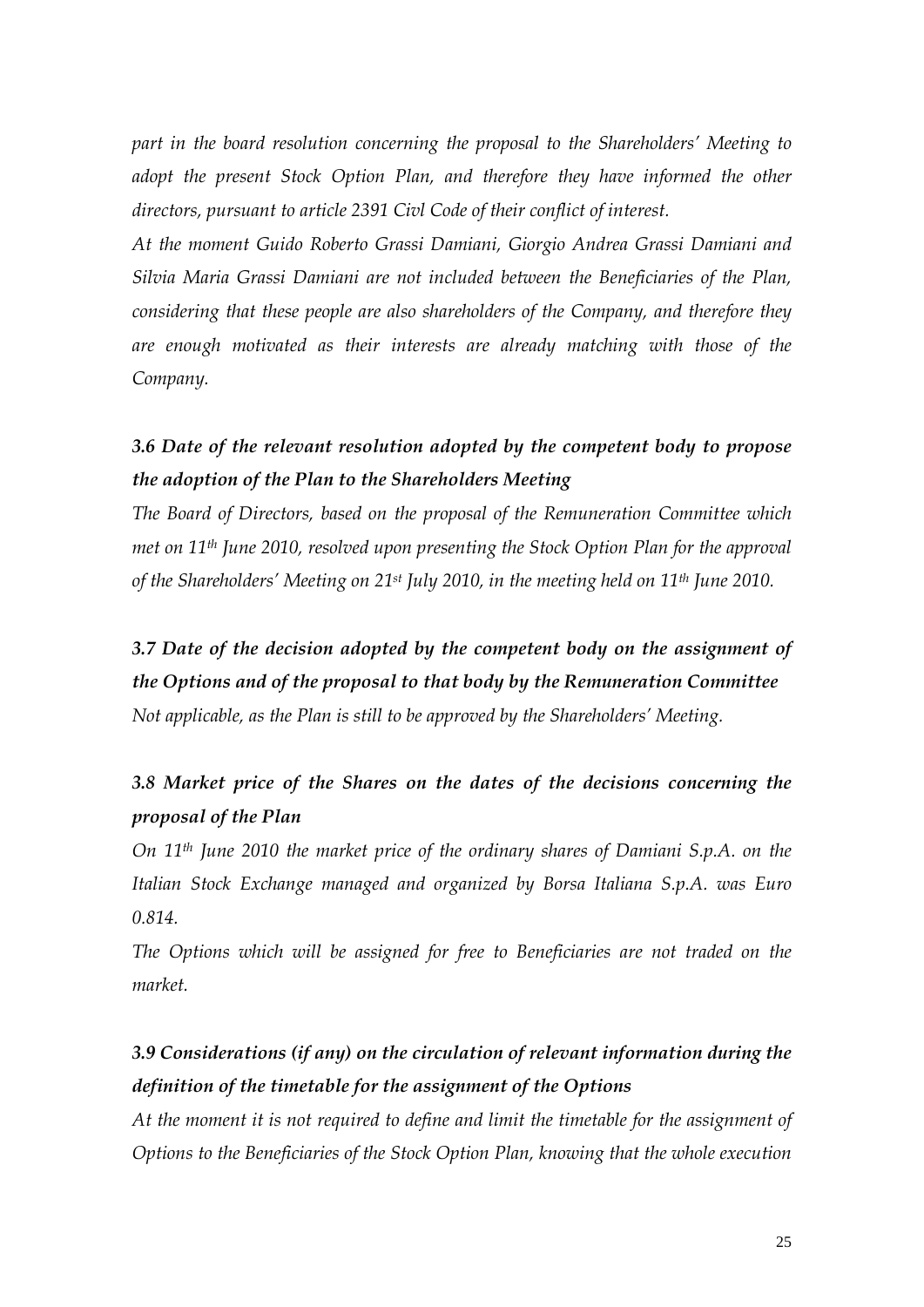*of the Plan will be carried out, in every respect, in compliance with the obligations to inform the public in order to guarantee transparency and equitable treatment to the market.* 

### *§ § §*

### *4. CHARACTERISTICS OF THE INSTRUMENTS ASSIGNED*

#### *4.1 Description of the structure of the Plan*

*The Stock Option Plan provides for the assignment for free and on a personal basis to Beneficiaries of Options, which will give, at established conditions, the right to purchase (or eventually, subject to a resolution of the relevant bodies, to subscribe) Shares in the ratio of one Share every Option assigned, with a physical delivery.* 

### *4.2 Indication of the period of effective implementation of the Plan*

*The Stock Option Plan provides for the assignment for free to Beneficiaries of a maximum number of 3.500.000 Options, to be used for the purchase or eventually the subscription, subject to a resolution of the competent bodies, of no. 3.500.000 Shares, equal to the 4.2% of the share capital.* 

*The Plan has a duration of 5 years and will be implemented in one or more tranches with the specification that the last day for the free assignment of the Options can never fall after the fifth anniversary from the date of the shareholders' approval and therefore, if the Shareholders' Meeting called on 21st July 2010 should approve the Plan, the Beneficiaries could receive Options up to the 21st July 2015.* 

#### *4.3 Duration of the Plan*

*The Options may be assigned for free to Beneficiaries in one or more tranches, for a term of five years from the date of the shareholders' approval and therefore, if the Shareholders' Meeting called on 21st July 2010 should approve the Plan, the Beneficiaries could receive Options up to the 21st July 2015.*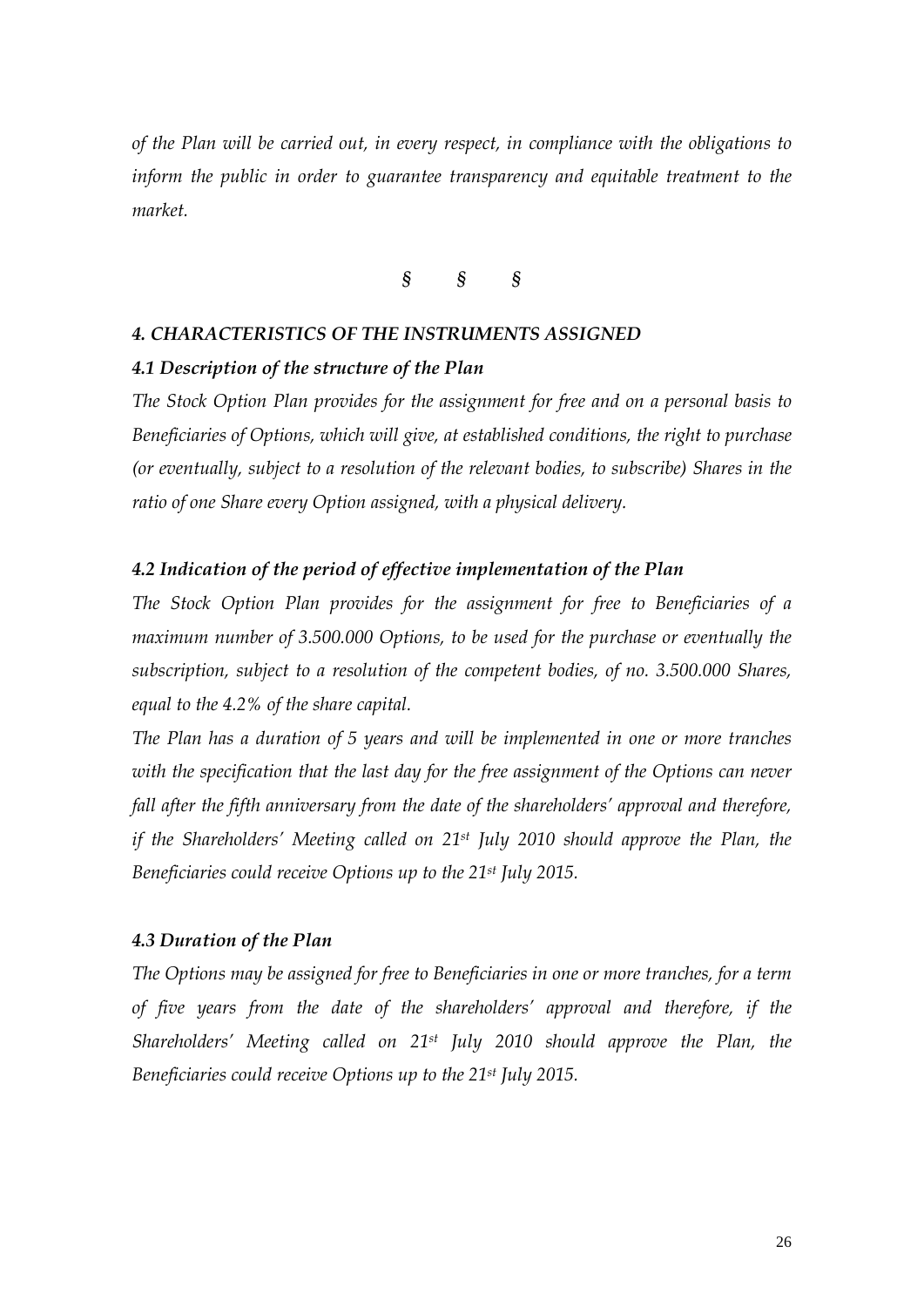*The Options assigned can be exercised by the Beneficiaries only at the end of the maturity period at the terms and conditions which will be determined by the Board of Directors at the assignment of the Options.* 

### *4.4 Maximum number of Options assigned during one year*

*The maximum number of Options to be assigned in a year has not been determined. In any way, the maximum number of Options which can be assigned under the Stock Option Plan is all together no. 3.500.000, to be used for the purchase (or eventually, subject to a resolution of the relevant bodies, the subscription) of the same number of Shares in the ratio of one Share every Option assigned.* 

#### *4.5 Methods and clauses for the implementation of the Plan*

*As for the methods and clauses for the implementation of the Plan, please refer to the relevant paragraphs in this Information Document.* 

*In particular, as already stated at paragraph 2.3, the number of Options to assign, in one or more tranches, to each Beneficiary will be decided at the discretion of the Board of Directors in collaboration with the Remuneration Committee, considering the position held, the responsibilities and professional competences of each Beneficiary within the organizational structure of the Group.* 

*The exercise of Options is subject to the fulfilment of performance objectives which will be thereafter indicated by the Board of Directors – with the help of the Remuneration Committee – at the time of implementation of the Plan, as provided for under paragraph 2.2 above.* 

*The right to exercise the Options is genetically and functionally connected and subject to the relevant relationship (i.e. employment, collaboration, agency, management, advice, etc.) to remain in place between the Beneficiaries and the Group at the date of the exercise of the Options.* 

*The price for the exercise of the Options will be determined by the Board of Directors, with the help of the Remuneration Committee, time by time at the assignment of the same in the amount deemed more convenient for the social interest, taking into consideration the average market price of the Shares on the market managed by Borsa*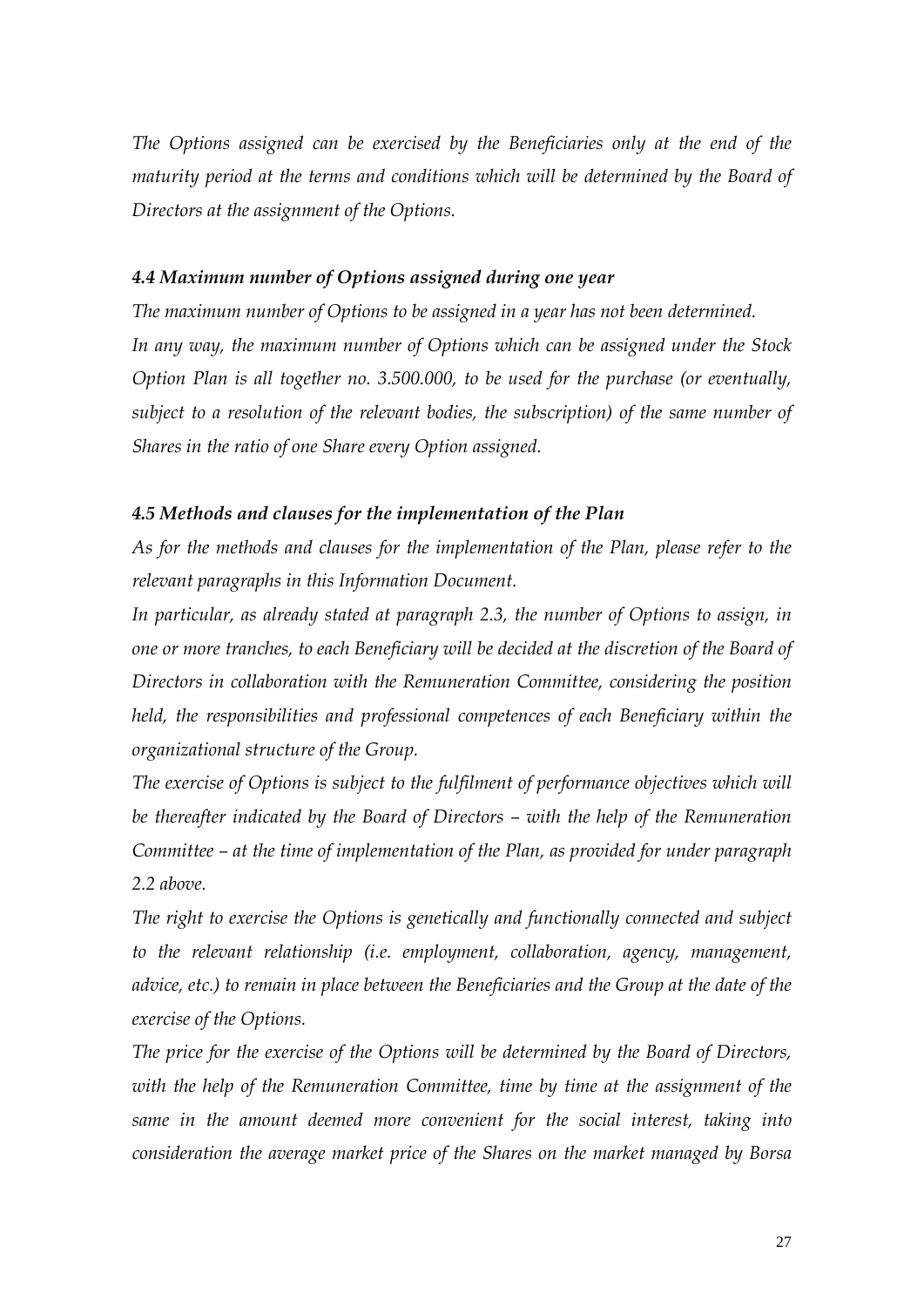*Italiana in the period between the assignment date of the Options for free and the same*  day of the previous month, but also considering role and position held by the *Beneficiaries also with respect to the established objectives.* 

## *4.6 Obligations to be available charged on the Options and on the underlying Share*

*The Options recognised to the Beneficiaries will have a vesting period fair in respect to the goals of this Plan, also considering the new applicative Criteria 7.C.2 of the Code of Conduct.* 

*The Plan provides for the free assignment of Options, on a personal basis, and furthermore provides that the Options cannot be transferred for any reason but "mortis causa"; in such a case, the Options assigned to the deceased Beneficiary can be exercised by the heirs at the maturity date of the same Options, in compliance with the methods referred to in the following paragraph 4.8.* 

*The Shares originating from the exercise of the Options can be transferred without any limitation or, alternatively, there can be provided that at the time of implementation of the Plan, pursuant to new article 7 of the Code of Conduct, all or some of the Beneficiaries have to maintain for a fix period of time a certain amount of Shares equal to all or a part of the Shares assigned during the exercise period of the Options.* 

*The regulation of the Stock Option Plan may provide that the Board of Directors can, in the interest of the Company, establish some further obligations for the exercise of the Options and/or the transfer of the underlying Shares and, in particular, fix maximum*  limits to the amount of stock exchanged in a certain period of time and/or determine *some periods when the stock can be freely transferred, also with the aim to protect and maintain the right price of the Shares in the market.* 

## *4.7 Conditions (if any) to terminate the Plan in case the Beneficiaries carry out hedging transactions which may neutralize the ban on sale*

*At the time of implementation of the Stock Option Plan, the Board of Directors can provide for some conditions (if any) to terminate the Plan in case the Beneficiaries carry*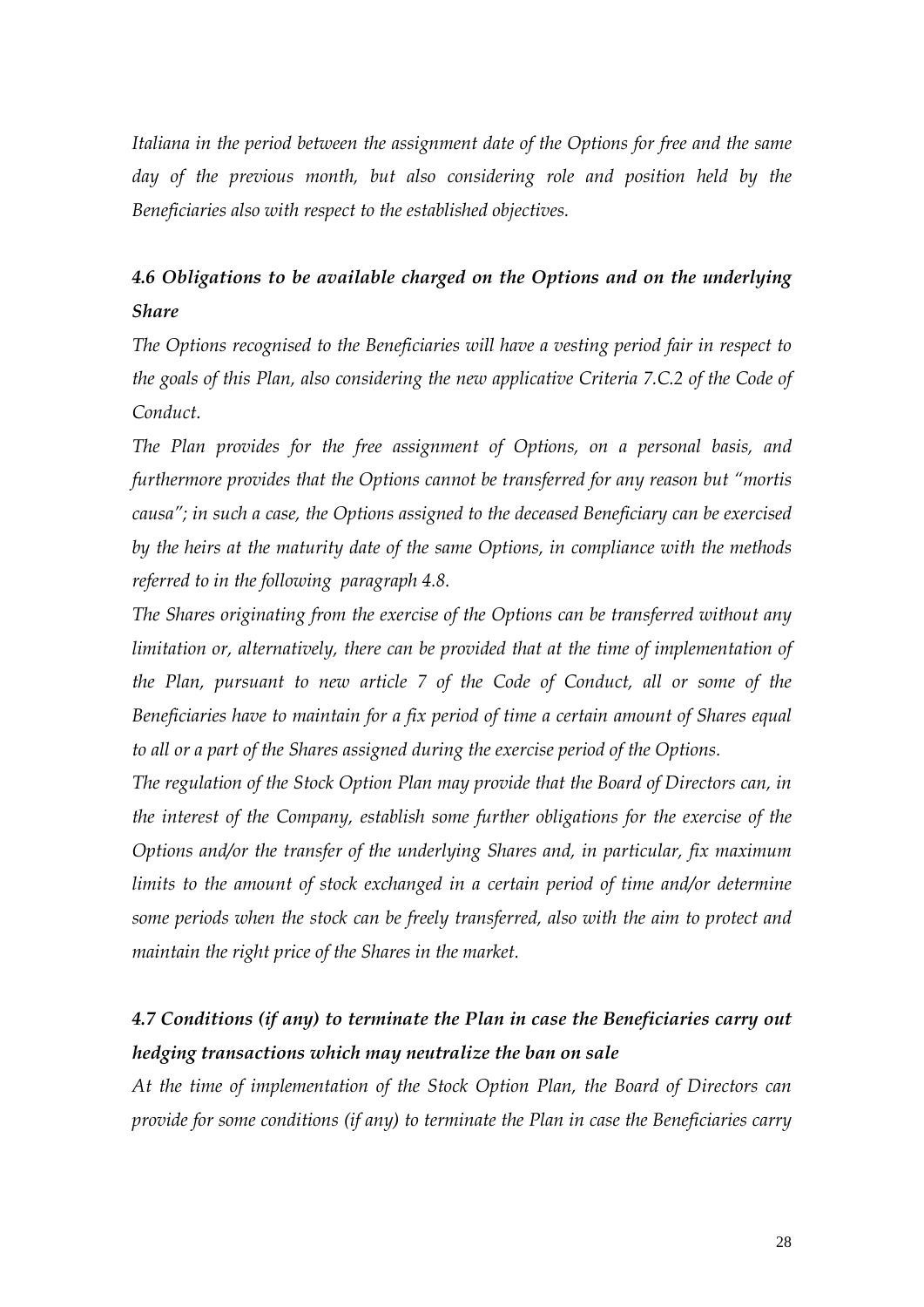*out hedging transactions which may neutralize the ban on sale of the Options assigned and the obligations charged on the Shares originating from the exercise of the Options.*

### *4.8 Effects of the termination of the relevant relationship*

*The right to exercise the Options and purchase the Shares is genetically and functionally connected and subject to the relevant relationship of employment, collaboration, agency, management, advice, etc. to remain in place between the Beneficiaries and the Group at the date of the exercise of the Options.* 

*As a consequence, in case the relevant relation should terminate for any reason before such a date, the Options will be annulled with the following exceptions:* 

*(i) in case of retirement, permanent disability or any other cause of termination save for dismissal and resignation, the Board of Directors will apply the measure which at its unchallengeable judgement it twill deemed more appropriate for the handling of the individual cases;* 

*(ii) in case of decease of the Beneficiary, the Options assigned to him can be exercised by the heirs or successors at the maturity date of the same Options, subject to presentation on part of the heirs and successors of the order of succession and/or of the fulfilment of other requirements – including tax requirements – in force and applicable.* 

#### *4.9 Indication of other causes of termination of the Plan*

*Save as specified before, at the moment no other causes of termination of the Plan are provided, that anyway might be established at the time of implementation of the Plan.* 

### *4.10 Reasons to provide a redemption (if any)*

*At the moment no redemption right is provided for by the Company. The Board of Directors at the time of implementation of the Plan can provide, in favour of the Company, for the right to redeem for free the Options assigned, and the Shares originating from the exercise of the Options, if the Beneficiaries don't comply with the conditions of the Plan and with its regulation.* 

#### *4.11 Any loans or facilitations offered for the purchase of Shares*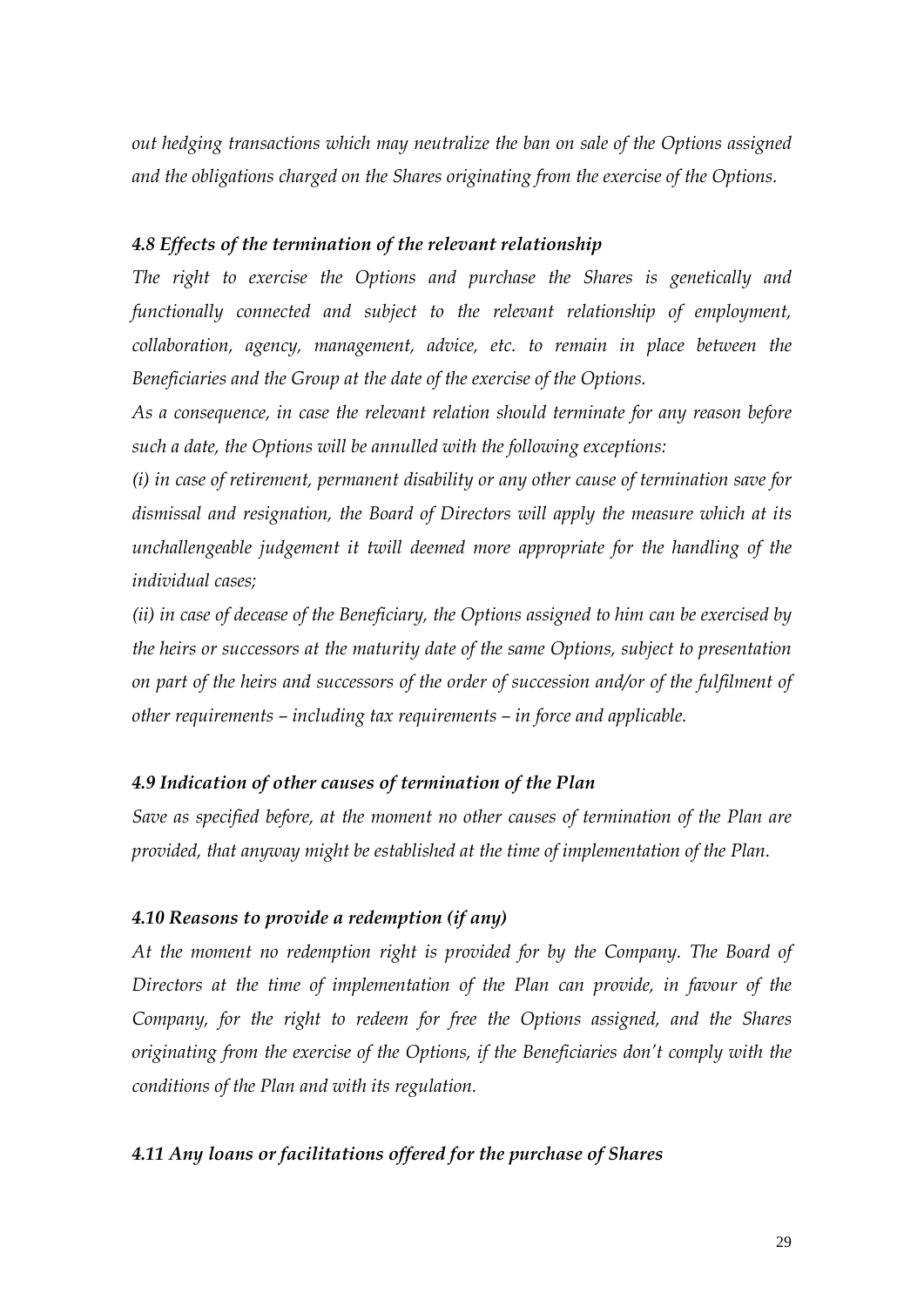*At the moment the provision of loans or other facilitations pursuant to article 2358 Civil Code are not contemplated for the purchase (or eventually subscription) of the Shares originated from the exercise of the Options assigned. Such provision might be contemplated at the time of implementation of the Plan.* 

### *4.12 Evaluations on the expected burden on the Issuer at the assignment date*

*While drafting the present Information Document the elements are not enough to provide for exact evaluations on the expected burden on the Issuer at the assignment date of the Options.* 

### *4.13 Possible dilution effects on the share capital caused by the Plan*

*The Options recognise in first place a right to purchase own shares of the Company held in portfolio without any dilution on the shareholders and only if the increase of capital should take place there might be a dilution effect of maximum 4.2%.* 

## *4.14 Limitations (if any) to the exercise of the voting right and the exercise of patrimonial rights*

*At the moment no limitation is provided for the exercise of the voting right and the exercise of patrimonial rights concerning the Shares underlying the Stock Option Plan.* 

## *4.15 Information regarding shares not listed on the Italian stock exchange or alternatively on other regulated markets*

*Not applicable, as Shares which can be purchased by exercising the Options are listed on the Italian Stock Exchange, organized and managed by Borsa Italiana.* 

### *4.16 Number of Shares underlying each Option*

*Each Option gives the right to the relevant Beneficiary to purchase one Share.* 

### *4.17 Expiration of the Options*

*Options will expire on the dates established by the Board of Directors as provided for the execution of the Stock Option Plan, in the course of assignment dates which will be*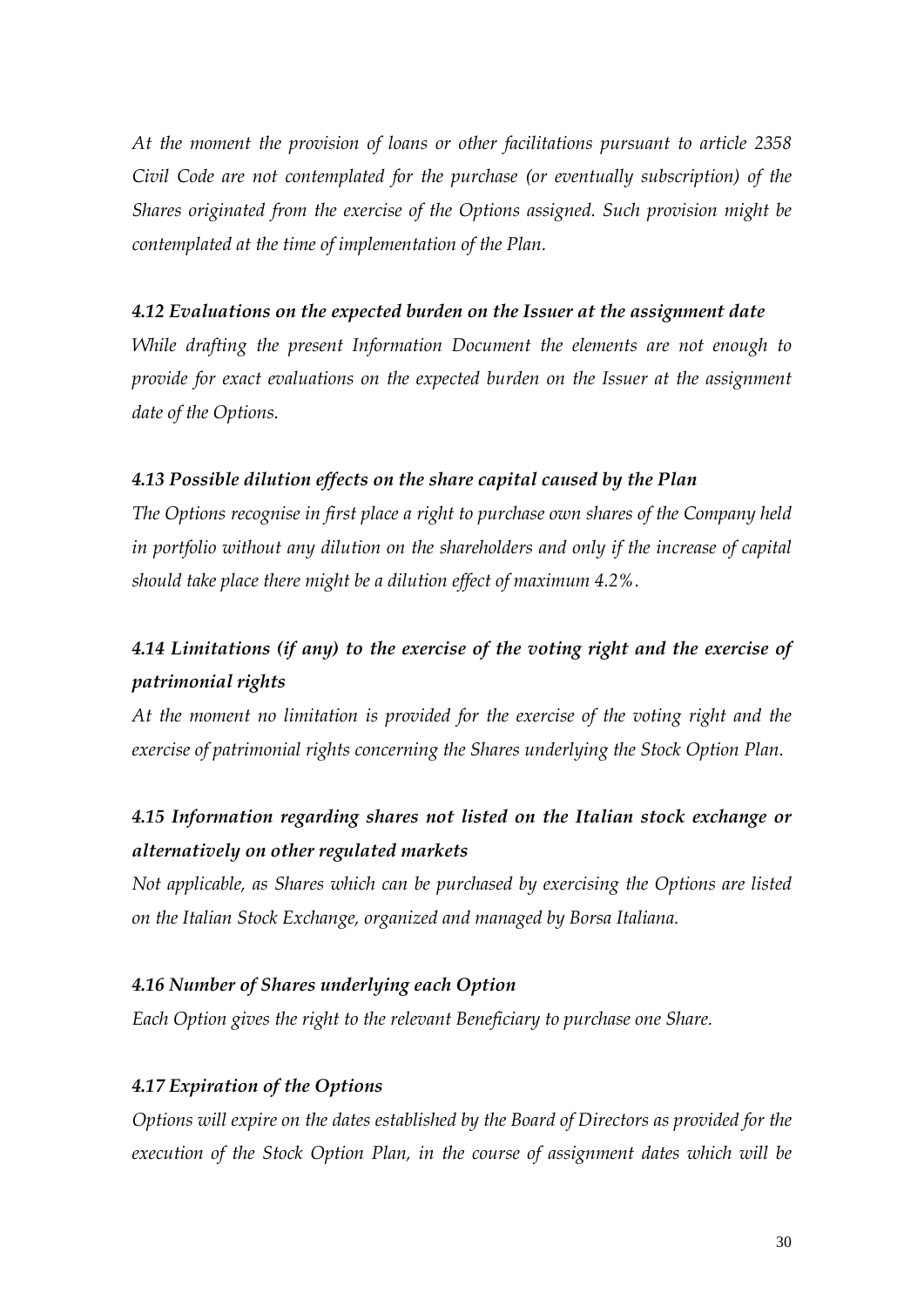*decided by the management body. The free assignment of Options cannot take place after five years from the date of the shareholders' meeting which approved the Plan, while the exercise of the Options will only take place after the expiration of the vesting period, within the terms and conditions provided for by the Board of Directors when assigning the Options.* 

#### *4.18 Methodologies, timetable and exercise clauses*

*Options can be exercised pursuant to a "European" methodology. The exercise period will be determined by the Board of Directors when implementing the Stock Option Plan.* 

## *4.19 Exercise Price of the Options i.e. methodologies and criteria for its determination*

*The exercise price of each Option which Beneficiaries have to pay to the Company in order to receive the relevant Share will be determined by the Board of Directors – with the help of the Remuneration Committee – time after time at the moment of assignment in the amount regarded as more convenient for the Company's interest, taking into consideration the average price of the official quotations in the Italian Stock Exchange, governed by Borsa Italiana in the period between the date of the free assignment of the Options and the same date of the prior calendar month.* 

*4.20 Reasons for the difference between the exercise price and the market price Not applicable.* 

## *4.21 Criteria based on which the exercise price for each Beneficiary will be different*

The exercise price of the Options will depend either on the Assignment Date of the *Options, i.e. on the average market price of the Shares during the month before the assignment of the Options, or on the position and designation of the Beneficiaries with respect to the respective goals.*